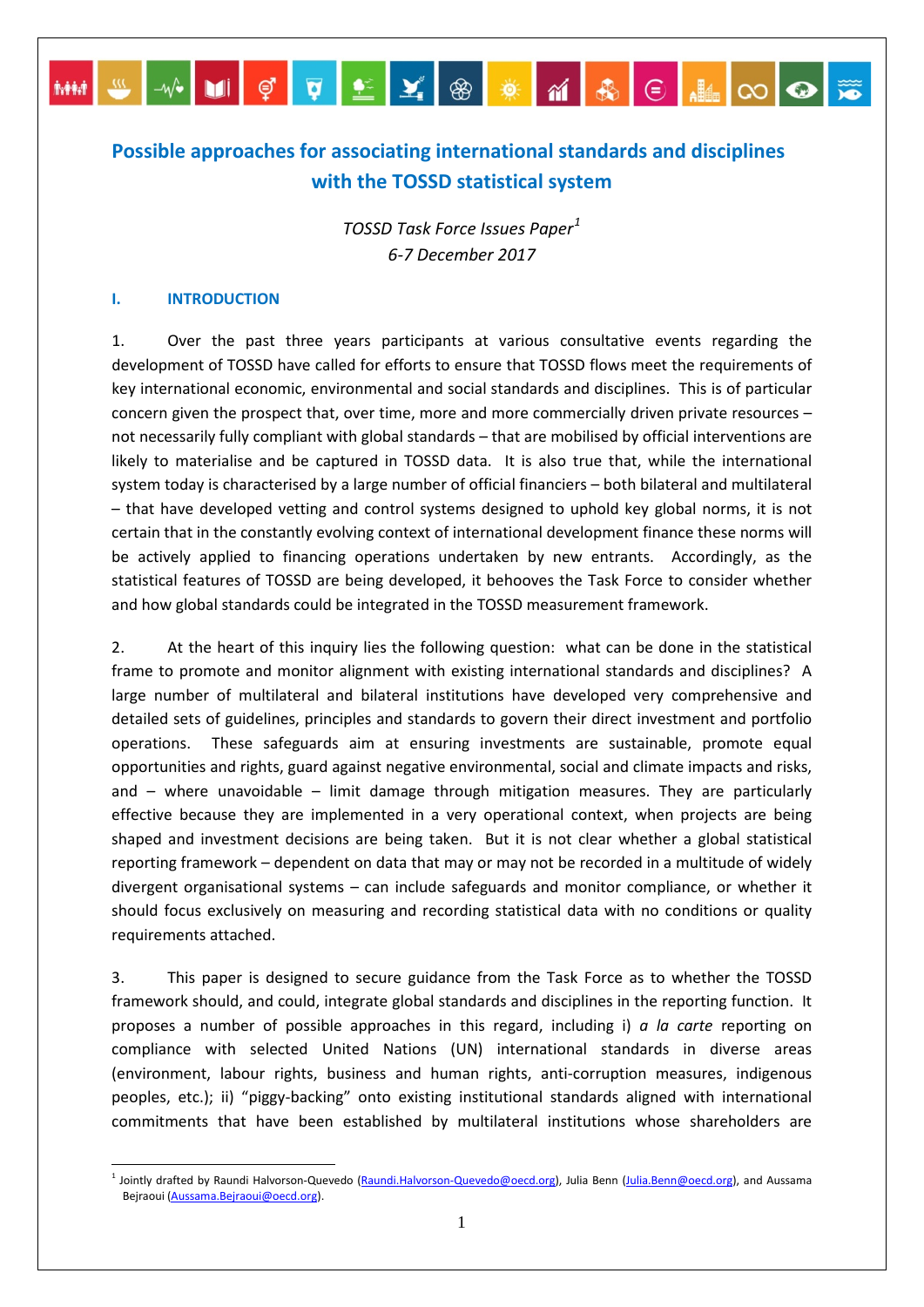broadly representative of all recipient and provider countries; iii) adopting a lighter, more generic approach that aligns with the internationally accepted "do no harm" principle; and/or iv) integrating the development co-operation effectiveness principles for both South-South and North-South development co-operation as enshrined in the Addis Ababa Action Agenda. The present text is a preliminary paper, highlighting key issues, suggesting options and pointing the way to possible follow-on work and discussions by the Task Force.

4. The paper is organised in six sections. Following the introduction, the second section sets out the basic problematique – should the TOSSD statistical system uphold international standards, and if so, what standards, and how? The next two sections describe the nature of, and possible approaches for integrating, the two broad categories of international safeguards that currently exist: environmental and social standards (based on UN legally binding conventions and voluntary guidelines), and economic standards (based on WTO agreements). The fifth section sets out a number of statistical issues that will need to be clarified in the event that reporting in the TOSSD measurement system covers compliance with important international standards and guidelines, followed by a concluding section summarising possible next steps.

# **II. ASSESSING THE FEASIBILITY OF INCORPORATING STANDARDS AND GUIDELINES IN THE TOSSD SYSTEM**

5. At a minimum, the TOSSD statistical system will provide project-level data that will make it possible to carry out analyses and follow up various quality issues. Associating it with international standards could allay concerns about the quality of TOSSD resources, in particular the risks and negative impacts that officially mobilised private resources might create. Integrating indicators and/or criteria regarding compliance with international standards in the reporting framework could also deepen the scope of analytical work. However, establishing such a system of indicators and/or criteria is not a straightforward proposition.

6. The point of departure for considering this issue is to look at the way official providers typically deal with standards – if they do. At what point are assessments about compliance with standards integrated in project design or approval? Do providers have mechanisms in place to ensure this type of quality assurance is done e.g. a screening process, risk assessment procedure, or evaluation function? And most importantly, is the information about project compliance integrated in institutional management information systems in such a way that it could be accessed and registered when reporting TOSSD flows? In other words, do providers have "boxes to tick" in their project databases that would make it possible for this information to be extracted and forwarded to a data centre? If this information is in a database it can be reported. If not, it cannot be reported (it is highly unlikely provider staff will be able to go through their TOSSD database *ex post* to clarify this).

7. At the same time, in constructing a global statistical system it is important to consider whether all providers would be in a position to readily comply with reporting requirements regarding standards. Traditional providers have been subject to standards and disciplines over a number of years with a more or less good track record in terms of compliance and making this information available in the public domain. Emerging providers, however, have not necessarily been involved in similar efforts to align their financing projects with international standards, and may be at different stages in the process of formalising such systems and making this information available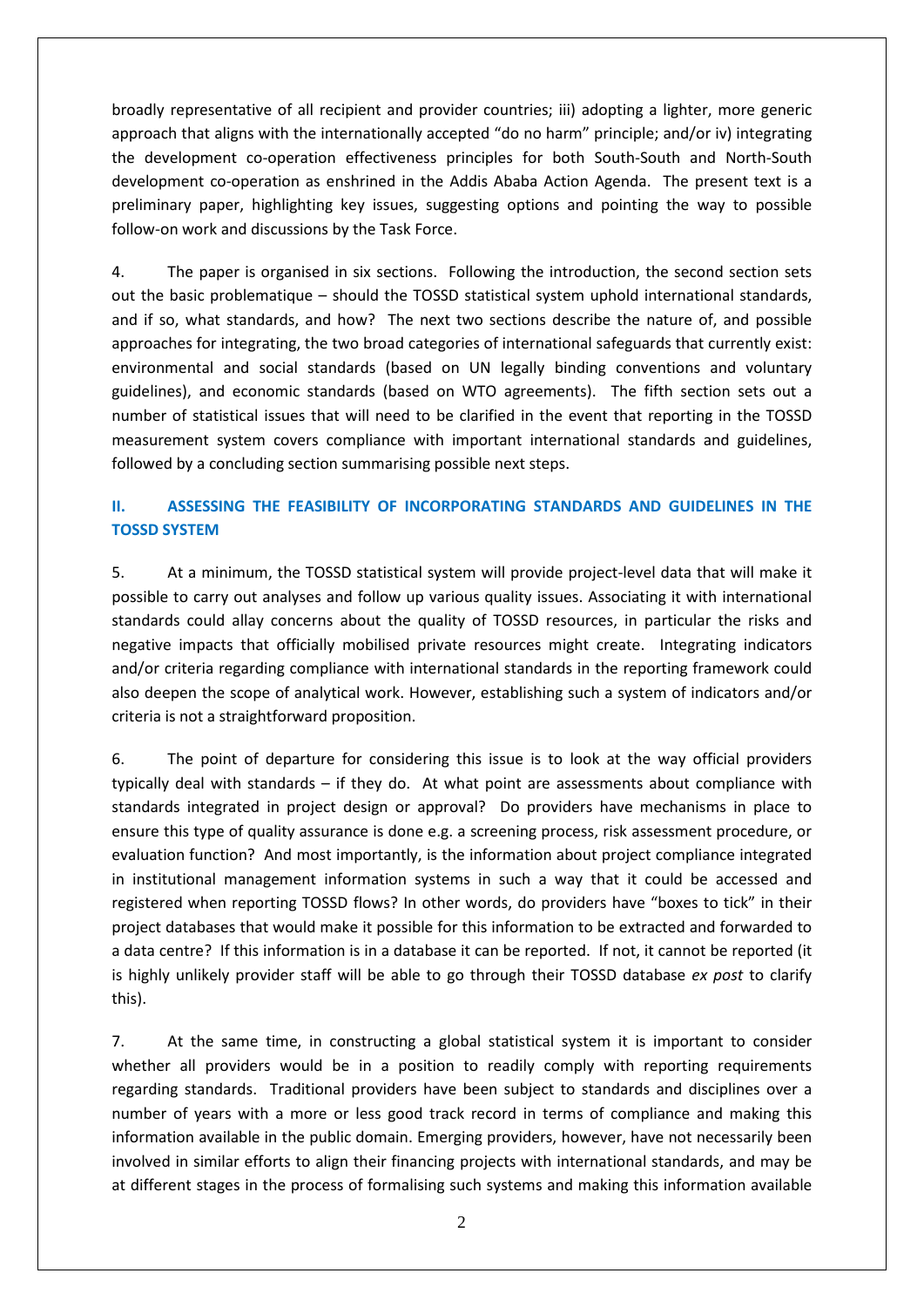to broader publics. There could be capacity constraints and lag factors in their ability to report such information.

8. Further, there are political nuances and transaction costs to consider. It will be important to balance the scope for tracking compliance with international standards and disciplines in the TOSSD framework with system functionality, the political will among all potential reporting entities to provide this information, and the additional transactions costs that adjustments to existing management information systems might entail for TOSSD reporting.

9. An alternative approach could be to develop a text to be associated with, yet separate from, the TOSSD Reporting Instructions highlighting the importance attached to upholding and promoting international environmental, social and economic standards in TOSSD financing operations, confirming that all activities therein reported are in conformity with these standards, and committing to carrying out periodic, *ad hoc* and random assessments of projects in the TOSSD database to verify compliance with this objective.

### **Issues for discussion**

*Should the TOSSD statistical measurement system incorporate information regarding compliance with international standards and disciplines that have been endorsed by the international community? Or should it i) call for providers to ensure reported activities comply with prevailing international standards and ii) establish a mechanism for periodically monitoring this? Or would it be sufficient for the TOSSD system to recommend adherence to these standards and disciplines with no ambition to monitor them?* 

*If this information is collected, what purposes will it serve? How will it be of use to recipient countries? To the UN monitoring process?*

# **III. WHAT APPROACH SHOULD BE TAKEN REGARDING ENVIRONMENTAL AND SOCIAL (E&S) STANDARDS AND DISCIPLINES IN THE TOSSD MEASUREMENT FRAMEWORK?**

10. In the event it is agreed that the TOSSD framework will need to incorporate reporting on compliance with international environmental and social standards, Task Force members will need to consider how best to accomplish this. This section spells out four possible approaches: developing a specific set of E&S standards based on UN agreements, aligning with safeguards/standards applied by leading multilateral institutions that govern both public and private resource flows, or associating TOSSD reporting with generic guidelines such as the "do no harm" principle or as set out in the Addis Ababa Action Agenda.

# *a) Ad hoc assimilation of existing UN disciplines and standards*

11. The United Nations has established a broad range of standards and guidelines that have been developed and endorsed by the international community and that are at the core of global governance. One option would be to associate key UN conventions and guidelines with the TOSSD statistical framework, identifying and validating them on the basis of their relevance to SDG investments, the extent of "buy-in" in terms of ratification, and the scope for sourcing data in official management information systems. Annex I lists key UN standards and disciplines applicable to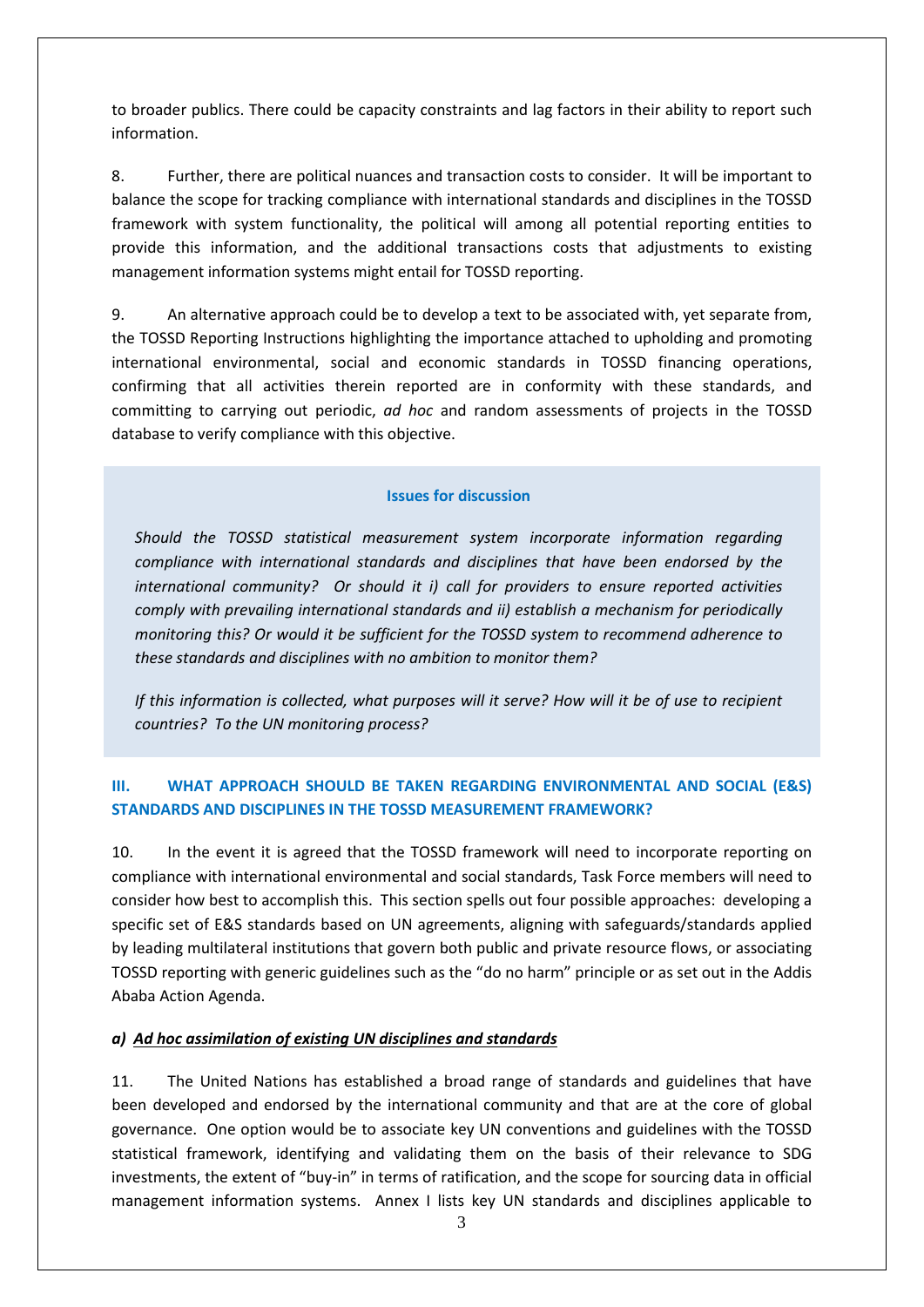TOSSD operations and provides a brief summary of their history and scope, their respective means of implementation and their ratification status vis-a-vis signatory States Parties. The following legally-binding instruments have been identified:

- the International Labour Organisation's (ILO) Core Labour Standards,
- the United Nations Framework Convention on Climate Change (UNFCCC),
- the Convention on Biological Diversity (CBD),
- the International Covenant on Civil and Political Rights (ICCPR),
- the International Covenant on Economic, Social and Cultural Rights (ICRSCR),
- the UN Convention on the Elimination of all Forms of Discrimination against Women (CEDAW), and
- the UN Convention Against Corruption (UNAC).

12. Annex I also describes a number of UN guidelines and recommendations which do not have the force of law and yet establish important internationally recognised norms and standards governing international public and private life and activities.

13. The key question is whether an *a la carte* approach, identifying specific standards and conventions to be associated with TOSSD reporting, is feasible and appropriate and, if so, what rationale could be developed justifying the choices made. Despite variance across nations in terms of the degree to which these international agreements have been ratified and/or are systematically reported on, they are universal and thus politically endorsed. Nevertheless, they are not specifically cited in existing bilateral and multilateral vetting and control arrangements and this may constitute an additional step in terms of reporting. Further, incorporating this feature in the TOSSD system could duplicate reporting and monitoring efforts of UN agencies who have developed these agreements, conventions and covenants. Finally, it would be necessary to develop a clear, logical approach for identifying which disciplines/standards would be integrated in the TOSSD framework.

# *b) Adopting standards that have been established by multilateral development institutions*

14. Over the past fifty years the official development finance community has established a wide range of institution-specific environmental and social performance standards governing their operations. In particular, the multilateral and bilateral development finance institutions (DFIs) have adopted standards in conformity with many existing international agreements and regimes that apply to both the official and the private components of their project financing arrangements, generally through separate control and vetting systems.

15. Standards governing official financing from multilateral and traditional bilateral institutions are often based on the World Bank Group's standards and guidelines<sup>[2](#page-3-0)</sup>. For example, the French and German bilateral agencies require compliance with specific World Bank standards, and the Asian Development Bank (ADB), the CAF (Development Bank of Latin America), and the Asian

<span id="page-3-0"></span><sup>&</sup>lt;sup>2</sup> The World Bank's Environmental and Social Safeguards, the IFC's Performance Standards and the World Bank Group's Environmental, Health and Safety (EHS), Guidelines.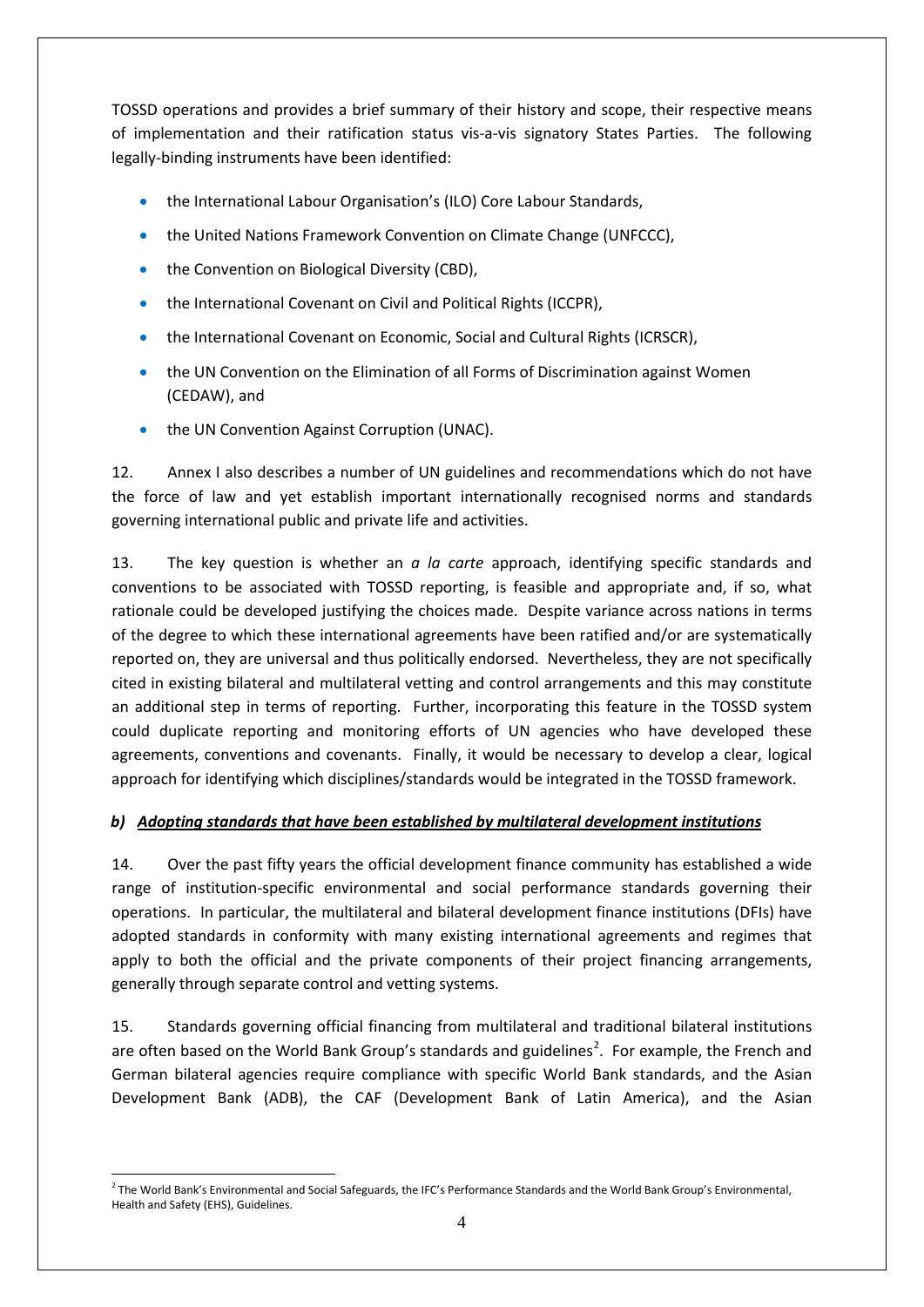Infrastructure Investment Bank (AIIB) do as well.<sup>[3](#page-4-0)</sup> Many traditional bilateral agencies, such as Europeaid, Japan, Sida and DANIDA, have adopted an operational approach, integrating E&S standards in their project screening procedures through environmental and social risk assessments based on agency guidelines.<sup>[4](#page-4-1)</sup> Although there are some important differences, traditional bilateral and multilateral systems generally have procedures for screening and categorising projects according to the level of E&S risks identified. They usually require Environmental Impact Assessments (EIA) for projects that may have significant adverse environmental and social impacts. They also generally call for consultation processes in the assessment process and require public disclosure of these assessments.

16. Many emerging providers are well-advanced in aligning with international E&S standards. For example, the Ministry of Commerce of the People's Republic of China has issued guidelines<sup>[5](#page-4-2)</sup> which, although non-binding, require Chinese companies engaged in overseas investment and cooperation to conduct EIAs, comply with the laws of host countries, respect local customs and protect labour rights. It also "encourages enterprises to research and learn from the principles, standards and practices with respect to environmental protection that are adopted by international organizations and multilateral financial institutions". The India Infrastructure Finance Company Limited (IIFCL)<sup>[6](#page-4-3)</sup> has developed an Environmental and Social Safeguards Framework (ESSF), which has significant commonalities with the E&S standards of official financial institutions such as the World Bank, Asian Development Bank, the German KfW development bank, and the Japan Bank for International Co-operation.<sup>[7](#page-4-4)</sup> The Brazilian Development Bank (BNDES), which finances development projects in Brazil and supports investments made by Brazilian companies abroad, has developed a socio-environmental policy<sup>[8](#page-4-5)</sup> which includes a requirement to screen projects and perform environmental and social risk assessments.

17. Multilateral development banks (MDBs) play a special role in advancing the uptake of safeguard policies given their leadership role, their long experience with development challenges and their public accountability obligations.<sup>[9](#page-4-6)</sup> Moreover, because the vast majority of provider and recipient countries are shareholders in these institutions, the nature and scope of their safeguards are widely shared. MDBs tend to address the same key policy areas: Table 1 shows the environmental and social safeguard areas covered by the main multilateral development institutions.

<span id="page-4-0"></span><sup>3</sup> These standards are commonly assessed and monitored at three levels: *ex ante* environmental and social risk assessments, monitoring and reporting activities, and evaluations.

<span id="page-4-1"></span><sup>&</sup>lt;sup>1</sup> Europeaid relies on its "Guidelines on the Integration of Environment and Climate Change in Development Cooperation". In Japan, each agency (including JICA and JBIC) establishes its own guideline taking into account international agreements, principles and guidelines. Based on their respective guideline, each agency carries out ex-ante evaluations of the contents, relevance and prospects of projects, as well as implementation monitoring and ex-post evaluations. Sida provides a Green Tool Box, a Gender Tool Box and comprehensive guidance on a "Human Rights Based Approach" in various thematic areas. DANIDA has developed the "Strategic Framework for Natural Resources, Energy and Climate Change".

<sup>&</sup>lt;sup>5</sup> <http://english.mofcom.gov.cn/article/policyrelease/bbb/201303/20130300043226.shtml>

<span id="page-4-3"></span><span id="page-4-2"></span><sup>&</sup>lt;sup>6</sup>The IIFCL is engaged in providing long-term financial assistance to commercially viable infrastructure projects including priority PPP projects in India in designated sectors.<br><sup>7</sup> Environmental and Social Safeguards Framework, The India Infrastructure Finance Company Limited, p. 5.

<span id="page-4-4"></span>

<span id="page-4-5"></span><sup>8&</sup>lt;sub>[https://www.bndes.gov.br/SiteBNDES/bndes/bndes\\_en/Institucional/Social\\_and\\_Environmental\\_Responsibility/socioenvironmental\\_poli](https://www.bndes.gov.br/SiteBNDES/bndes/bndes_en/Institucional/Social_and_Environmental_Responsibility/socioenvironmental_policy/)</sub> [cy/](https://www.bndes.gov.br/SiteBNDES/bndes/bndes_en/Institucional/Social_and_Environmental_Responsibility/socioenvironmental_policy/)

<span id="page-4-6"></span> $^9$  Civil society networks have played a key role in promoting and shaping the development of MDB safeguard systems, including the Bank Information Centre (BIC) for the World Bank and other MDBs, the NGO Forum on ADB, the EBRD-CEE Bankwatch Network, and ECA Watch (an international CSO campaign monitoring export credit agencies).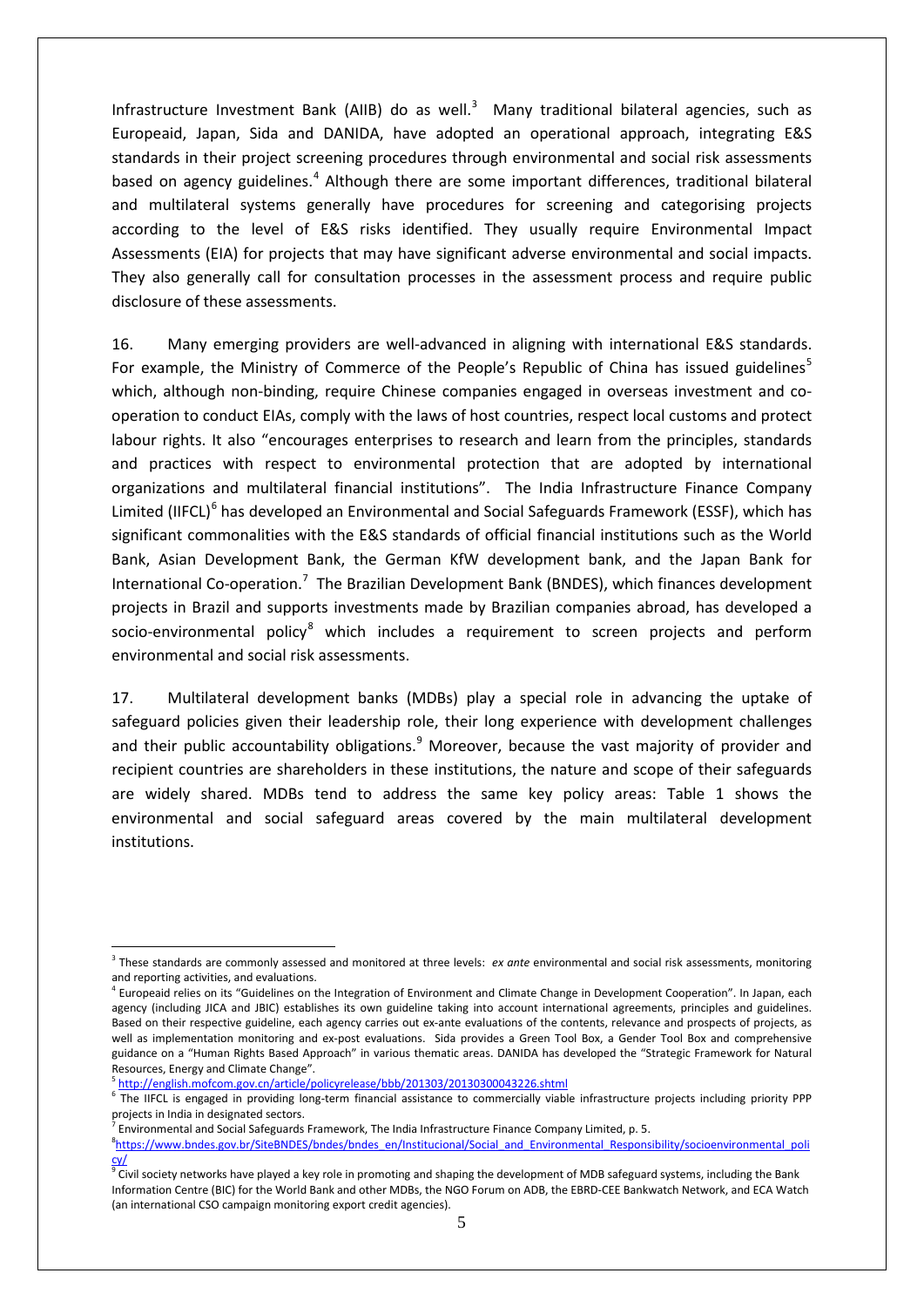| Safeguard areas covered                     | <b>WB</b>  | <b>IFC</b> | <b>ADB</b> | <b>AFDB</b> | <b>EBRD</b> | <b>IDB</b> | <b>IIC</b> | <b>AIIB</b> | <b>UNDP</b> |
|---------------------------------------------|------------|------------|------------|-------------|-------------|------------|------------|-------------|-------------|
| Environmental and social<br>risk assessment | Yes        | Yes        | Yes.       | Yes.        | Yes.        | <b>Yes</b> | <b>Yes</b> | Yes.        | Yes.        |
| Biodiversity/Natural<br>habitat             | <b>Yes</b> | <b>Yes</b> | <b>Yes</b> | Yes         | <b>Yes</b>  | <b>Yes</b> | <b>Yes</b> | <b>Yes</b>  | <b>Yes</b>  |
| Climate change mitigation                   | Yes        | Yes        | Yes        | Yes         | Yes         | Yes        | Yes        | Yes         | Yes         |
| Rights of indigenous<br>people              | Yes.       | <b>Yes</b> | Yes.       | <b>Yes</b>  | <b>Yes</b>  | <b>Yes</b> | <b>Yes</b> | <b>Yes</b>  | <b>Yes</b>  |
| Involuntary resettlement                    | <b>Yes</b> | Yes        | Yes        | Yes         | Yes         | Yes        | Yes        | <b>Yes</b>  | Yes         |
| Labour, health and safety                   | <b>Yes</b> | Yes        | <b>Yes</b> | <b>Yes</b>  | <b>Yes</b>  | <b>No</b>  | <b>Yes</b> | Yes         | <b>Yes</b>  |
| Cultural heritage                           | Yes        | Yes        | Yes        | Yes         | Yes         | Yes        | Yes        | Yes         | Yes         |
| Transparency                                | Yes        | Yes        | <b>Yes</b> | <b>Yes</b>  | <b>Yes</b>  | <b>Yes</b> | Yes        | Yes         | <b>Yes</b>  |
| <b>Consultation requirements</b>            | Yes        | Yes        | Yes.       | Yes         | Yes.        | Yes        | Yes        | Yes         | Yes         |
| Grievance procedure                         | <b>Yes</b> | Yes        | <b>Yes</b> | <b>Yes</b>  | <b>Yes</b>  | <b>Yes</b> | <b>Yes</b> | Yes         | <b>Yes</b>  |

### **Table 1. E&S safeguard areas integrated in multilateral institutions' operations**

18. The leading reference for performance standards for officially mobilised private sector finance is the International Finance Corporation's (IFC) Environmental and Social Performance Standards (PS), which were adopted in 2006 and updated in 2012. Most MDBs, including the Inter-American Development Bank (IADB), the European Bank for Reconstruction and Development (EBRD), and the Asian Development Bank (ADB), have updated their systems following the lead of the IFC. The Inter-American Investment Corporation<sup>[10](#page-5-0)</sup> (IIC) and the Asian Infrastructure Investment Bank (AIIB) require direct compliance with some of the IFC's PS, and Japan as well as the 15 bilateral DFIs who are members of the Association of European Development Finance Institutions (EDFI) use IFC's PS as a benchmark. Moreover, the Equator Principles (EPs), which have been adopted by a number of private banks and are considered the private sector "gold standard" for promoting environmental and social sustainability, derive directly from the IFC's PS. The Equator Principles play a powerful role in promoting compliance with international E&S standards: according to the EP Association, the 91 financial institutions adhering to the EPs are responsible for 70% of the current international project finance debt in emerging countries.<sup>[11](#page-5-1)</sup>

19. The IFC's Environmental and Social PS "provide guidance on how to identify risks and impacts, and are designed to help avoid, mitigate, and manage risks and impacts as a way of doing business in a sustainable way, including stakeholder engagement and disclosure obligations of the client in relation to project-level activities." Together, the eight Performance Standards (detailed below and more comprehensively described in Annex II) "establish standards that the client<sup>[12](#page-5-2)</sup> is to meet throughout the life of an investment by IFC".<sup>[13](#page-5-3)</sup>

- PS 1: Assessment and Management of Environmental and Social Risks and Impacts
- PS 2: Labour and Working Conditions
- PS 3: Resource Efficiency and Pollution Prevention

<span id="page-5-0"></span><sup>&</sup>lt;sup>10</sup> IIC is the private sector investment arm of the Inter-American Development Bank Group.<br><sup>11</sup> See http://www.equator-principles.com/index.php/about-ep/about-ep.

<span id="page-5-2"></span><span id="page-5-1"></span><sup>&</sup>lt;sup>12</sup> The term "client" is used throughout the IFC's PS broadly to refer to the party responsible for implementing and operating the project that is being financed, or the recipient of the financing, depending on the project structure and type of financing. The term "project" is defined in Performance Standard 1.

<span id="page-5-3"></span><sup>&</sup>lt;sup>13</sup> "IFC Performance Standards on Environmental and Social Sustainability", 2012, p 2.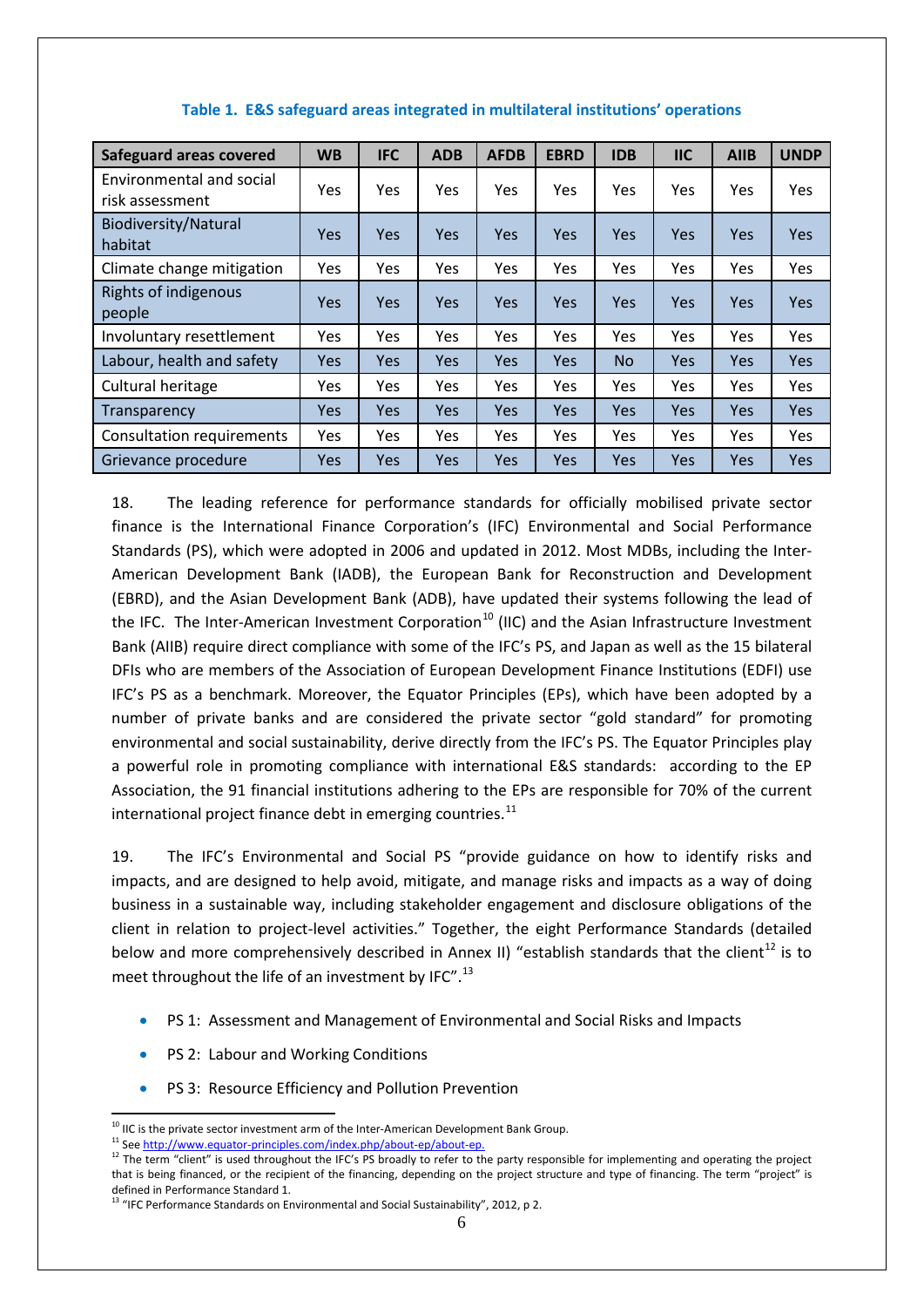- PS 4: Community Health, Safety, and Security
- PS 5: Land Acquisition and Involuntary Resettlement
- PS 6: Biodiversity Conservation and Sustainable Management of Living Natural Resources
- PS 7: Indigenous Peoples
- PS 8: Cultural Heritage

20. Both the World Bank's and the IFC's E&S standards frameworks may be useful references for the TOSSD statistical system, particularly given that their shareholders – who cover the full spectrum of recipient countries and provider countries – have implicitly endorsed these frameworks. Nevertheless, there are some downsides that would need to be assessed in adapting them, in particular:

- MBD financing is focused on infrastructure and productive capacity where the link to E&S standards is clearly needed – but E&S standards may be less pertinent to other forms of cooperation that will be captured in the TOSSD framework, including South-South knowledge transfer.
- Compliance with E&S guidelines can be readily integrated in large financial packages but could be a burden for smaller operations. Moreover, the costs of compliance with the broad sweep of the IFC's PS guidelines may deter private financiers from engaging in co-financing or blended finance operations.
- Reporting on standards should not create disincentives for providing TOSSD data.

# **c)** *"Do no harm"*

21. Safeguards are generally associated, either in the form of a direct commitment or as an underlying premise, with the "do no harm" principle. This principle, which is taken from medical ethics, aims at minimising the negative impact of development activities. The concept has been associated with development co-operation provided in fragile and conflictual contexts, where both the intended and unintended consequences of interventions need to be assessed in order to ensure "no harm" to statebuilding efforts. It also relates to general guidance governing the operations of many development assistance agencies vis-à-vis environmental and social risks that could be caused by an investment. For example, in its "Policy on Environmental and Social Sustainability", the IFC states that "central to IFC's development mission are its efforts to carry out investment and advisory activities with the intent to "do no harm" to people and the environment". The first principle set out in the safeguards and risk management framework of the Australian Department of Foreign Affairs and Trade (DFAT) is the "do no harm" principle. Safeguards usually also associate the concept of mitigation with the "do no harm" principle, which permits the occurrence, to a certain extent, of adverse impacts, provided that they cannot be avoided and are mitigated. $14$ 

22. The "do no harm" approach is often viewed as a minimum obligatory requirement as opposed to the "do good" approach, which implies a more active role towards environmental and

<span id="page-6-0"></span><sup>14</sup> For example the World Bank's Environmental and Social Safeguards Policy states "*The objective of these policies is to prevent and mitigate undue harm to people and their environment in the development process."*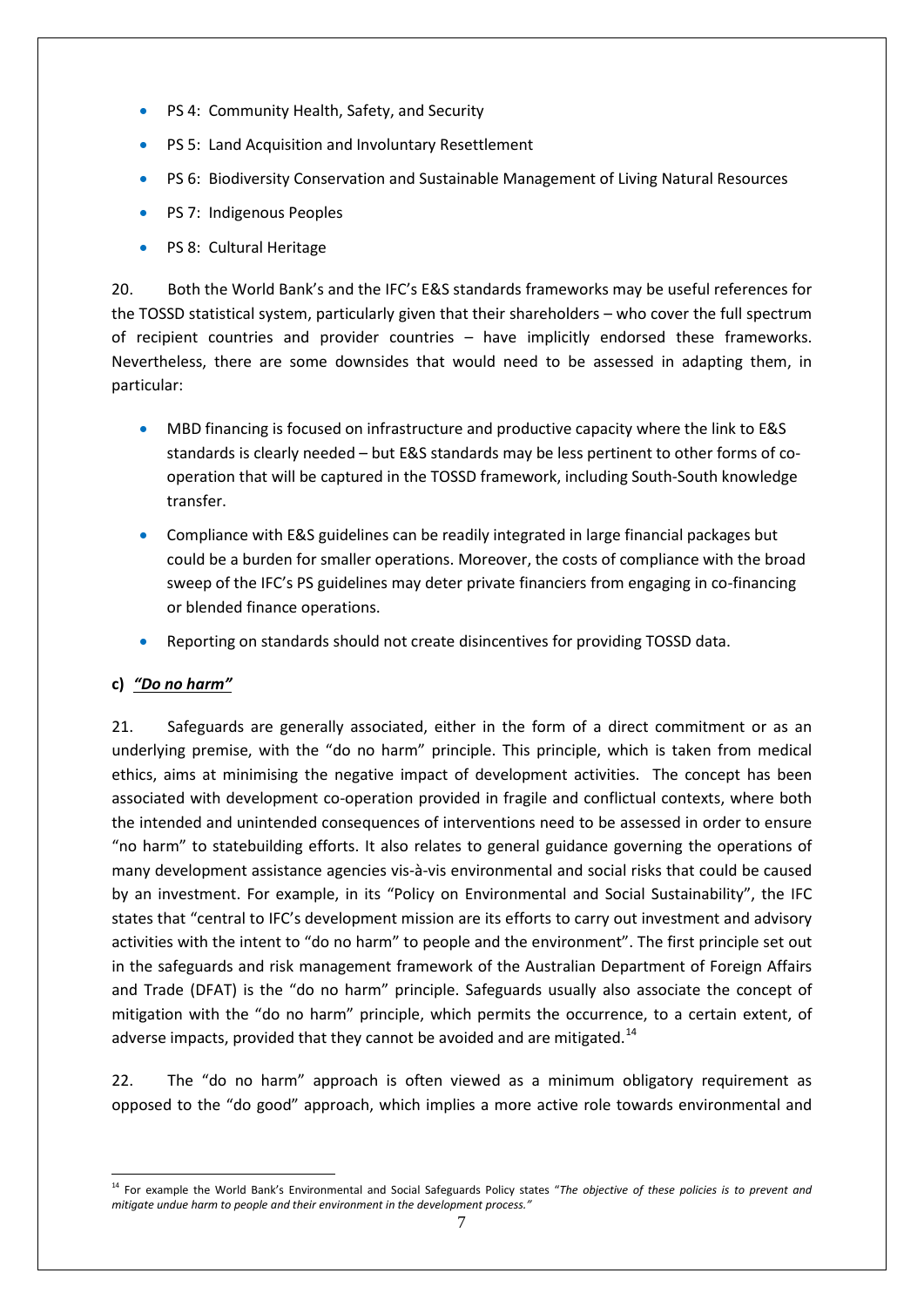social issues. For example, the new World Bank Environmental and Social Framework states that "…the Bank's vision goes beyond 'do no harm' to maximizing development gains".

23. At a minimum, the "do no harm" principle could be a basic eligibility criterion for the TOSSD system. This could be described in the introduction to the Reporting Instructions, where a summary of the context, objectives and aims of TOSSD would be set out. Integrating the "do no harm" principle in the TOSSD framework, in combination with provisions for a grievance mechanism to enable stakeholders to report alleged breaches or abuses, could be an acceptable lower threshold standard for TOSSD.

# *d) Adopting development co-operation effectiveness standards*

24. The Addis Ababa Action Agenda (AAAA), which sets out the financing strategy for securing resources needed to achieve the SDGs, contains clear references to the quality of development cooperation. Although there are no indications of explicit standards associated in the AAAA document, there are references to other international guidance documents and forums. The following AAAA excerpt refers to South-South co-operation:

*"57. We encourage developing countries to voluntarily step up their efforts to strengthen South-South cooperation, and to further improve its development effectiveness in accordance with the provisions of the Nairobi outcome document of the High-level United Nations Conference on South-South Cooperation."*

25. The excerpt relating to all development co-operation, with clear linkages to North-South development co-operation and in particular the Busan and Paris Declarations, is as follows:

*"58. We welcome continued efforts to improve the quality, impact and effectiveness of development cooperation and other international efforts in public finance, including adherence to agreed development cooperation effectiveness principles. We will align activities with national priorities, including by reducing fragmentation, accelerating the untying of aid, particularly for least developed countries and countries most in need. We will promote country ownership and results orientation and strengthen country systems, use programmebased approaches where appropriate, strengthen partnerships for development, reduce transaction costs, and increase transparency and mutual accountability. We will make development more effective and predictable by providing developing countries with regular and timely indicative information on planned support in the medium term. We will pursue these efforts in the Development Cooperation Forum of the Economic and Social Council and in this regard we also take account of efforts in other relevant forums, such as the Global Partnership for Effective Development Cooperation, in a complementary manner."*

26. Many in the international community have called for the application of sustainable development principles to all projects where official and private finance are used together, while continuing to apply effectiveness principles to the official portion. These concerns have been voiced by civil society in the course of several TOSSD consultation processes and events.

27. It is difficult to see how the TOSSD reporting system could address this need, not least given the complexity of identifying relevant indicators to be monitored and the challenge of securing relevant information in providers' databases. As it stands, the South-South community have a long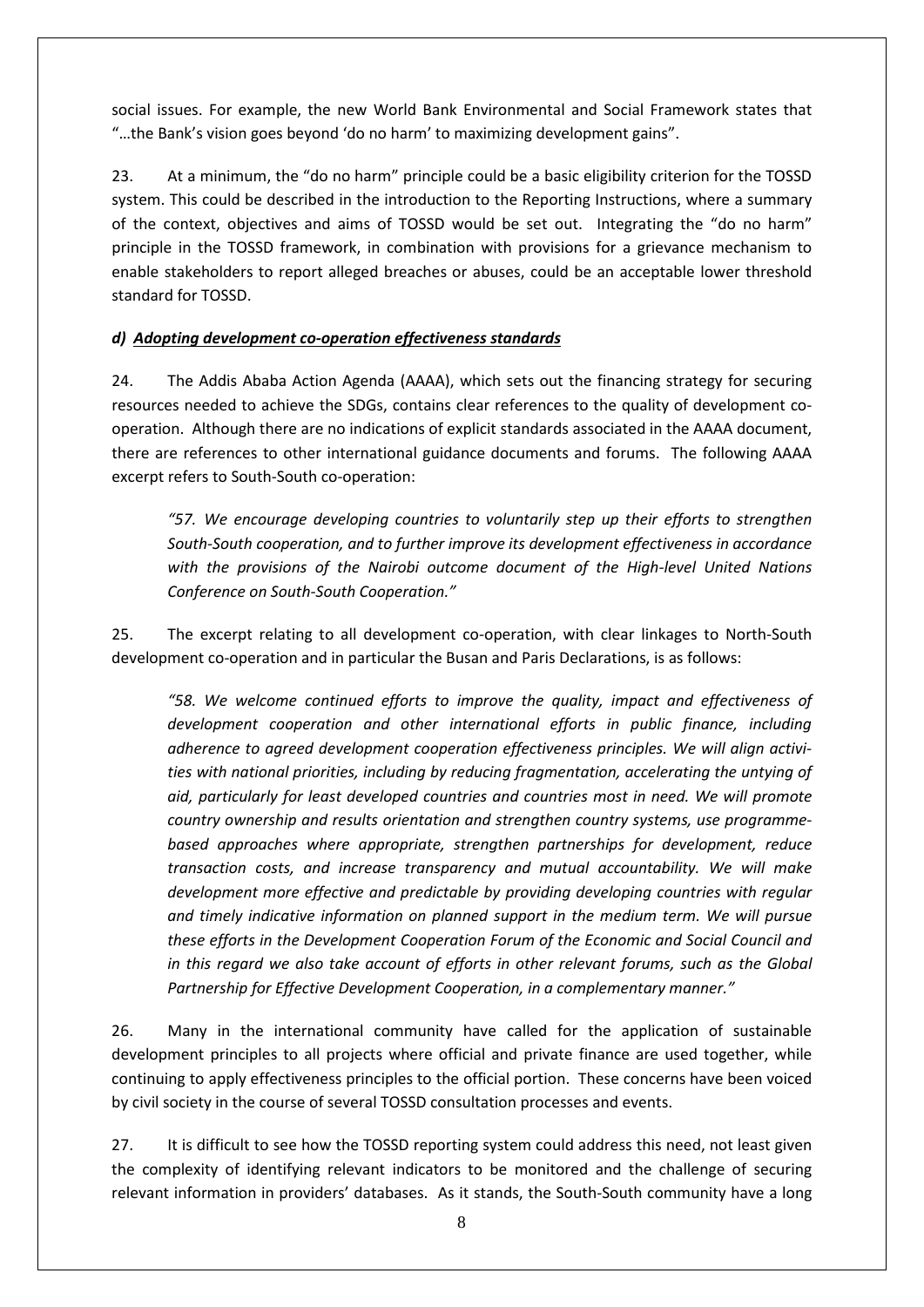history of monitoring and updating the principles and commitments they've established. And the development effectiveness principles<sup>[15](#page-8-0)</sup> endorsed by a wide range of countries and organisations in the 2011 Busan Partnership agreement<sup>[16](#page-8-1)</sup> are periodically monitored through a comprehensive evidence-based tracking system<sup>[17](#page-8-2)</sup> underpinned by developing country-level reports. Integrating development co-operation effectiveness standards in the TOSSD monitoring framework risks duplicating existing processes in the international system.

#### **Issues for discussion**

*Which approach from among the four set out above is most promising for adapting to/integrating in the TOSSD statistical measurement framework? What kind of additional considerations need to be explored? What analytical, policy or consultative work is needed to advance the Task Force's work in this area?* 

*Should the approach cover all TOSSD operations, or should mobilised finance be dealt with in a "separate", specific way in the statistical framework?*

# **IV. WHAT APPROACH SHOULD BE TAKEN REGARDING ECONOMIC STANDARDS AND DISCIPLINES IN THE TOSSD MEASUREMENT FRAMEWORK?**

#### **World Trade Organisation (WTO) Agreement on Subsidies and Countervailing Measures**

28. Concerns were raised during numerous TOSSD consultative events over the past three years about possible economic distortions that could be created and/or encouraged by TOSSD-eligible operations involving the private sector, in particular through financial support such as export subsidies, concessional local currency loans, tax holidays, etc. Accordingly, the Secretariat has surveyed the performance standards established by numerous official development co-operation actors to assess whether economic standards targeting these practices exist.

29. In contrast to the widespread adoption of E&S standards among bilateral and multilateral institutions, very few explicit economic safeguards have been established $18$ . This is because the international community has established through the WTO a regulatory regime to counter payments or arrangements that distort markets and confer benefits to specific economic actors. The main features of the key WTO instrument – the Agreement on Subsidies and Countervailing Measures (SCM Agreement) -- are detailed below and described in further detail in Annex III:

<span id="page-8-0"></span> $15$  The Busan principles call for i) ownership of development priorities by developing counties, ii) a focus on results, iii) the centrality of broad-based partnerships for development and iv) transparency and shared responsibility for development co-operation.

<span id="page-8-1"></span><sup>&</sup>lt;sup>16</sup> More than 160 countries and territories and more than 60 international organisations have formally endorsed the Busan Partnership for Effective Development Co-operation Declaration.<br><sup>17</sup> The most recent monitoring report (2016) was led by 81 low and middle-income countries and involved the participation of 125

<span id="page-8-2"></span>countries, 74 development organisations and hundreds of civil society organisations, private sector representatives, trade unions, foundations and parliamentarians.

<span id="page-8-3"></span><sup>&</sup>lt;sup>18</sup> The OECD Arrangement on Officially Supported Export Credits has been established to regulate officially supported export credit. The Arrangement places limitations on the terms and conditions of export credits that benefit from official support. With respect to Official Development Assistance (ODA), the OECD has developed rules to regulate the use of tied aid through the Arrangement on Officially Supported Export Credits and the DAC Recommendation on Untying Official Development Assistance to the Least Developed Countries and Heavily Indebted Poor Countries.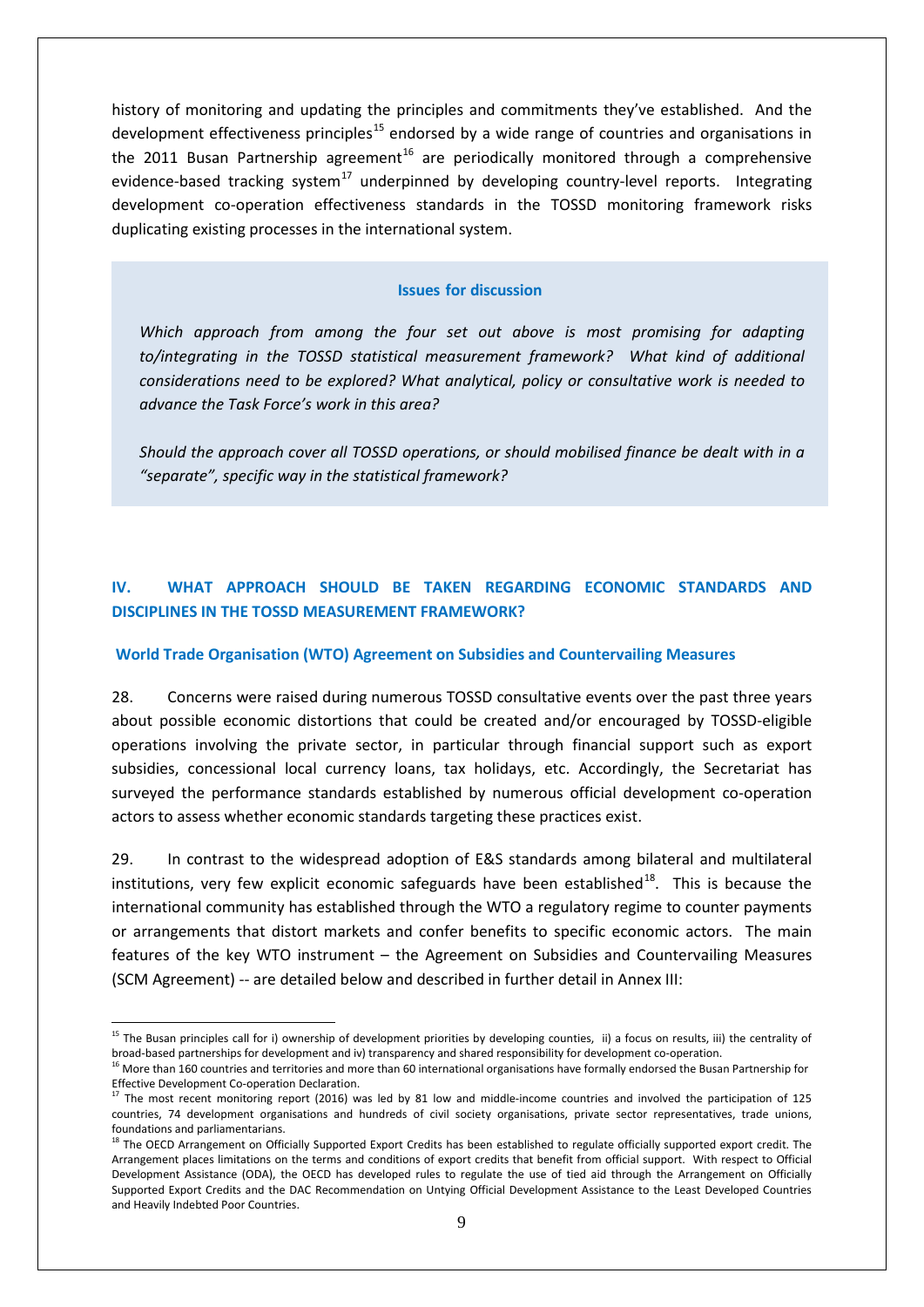- The SCM Agreement disciplines the use of subsidies and regulates the actions countries can take to counter the effects of subsidies (either multilaterally through the WTO's dispute settlement procedure or unilaterally through charging extra duties).
- Subsidies are defined as financial contributions (direct transfers)<sup>[19](#page-9-0)</sup>, the provision of goods and services other than general infrastructure, or foregone or uncollected government revenue such as tax credits or duty exemptions, provided by a government or public body directly or indirectly; or any form of income or price support in the sense of Article XVI of GATT 1994 that confers a benefit to the recipient leading to an advantage.<sup>[20](#page-9-1)</sup>
- The SCM Agreement does not make reference to "nationality": instead, the reference is to "territoriality". Therefore, subsidies provided by either a provider government to a national company or a recipient government to a foreign investor are covered by the SCM so long as the subsidisation takes place within the territory of a WTO member. Currently 21 developing countries are not covered by the SCM e.g. they are negotiating WTO membership.
- The SCM Agreement defines two categories of subsidies: prohibited and actionable. Prohibited subsidies are those which are contingent upon export performance and those contingent upon the use of domestic over imported goods. Actionable subsidies are those which cause adverse effects to the interests of other WTO Members.<sup>[21](#page-9-2)</sup>
- There are two exemptions to the prohibition of export subsidies: (i) UN-designated LDC Members and developing Members with a GNP per capita of less than \$1,000 are exempted from the prohibition on prohibited export subsidies; and (ii) export credit practices that are in accordance with the OECD Arrangement on Guidelines for Officially Supported Export Credits.

# **The WTO government procurement arrangement**

30. Non-discrimination and transparency are two fundamental principles that support fair competition. In the area of government procurement this is accomplished by ensuring that all potential parties to a transaction have access to the same information and are eligible to compete. These principles are enshrined in the WTO's Agreement on Government Procurement (GPA), and are increasingly shared across sovereign states today in the context of progressive harmonisation of government procurement rules. To date, the GPA counts nineteen parties covering forty seven WTO members<sup>22</sup>. Ten other WTO members, including Albania, Australia, China, Georgia, Jordan, Kyrgyz Republic, Oman, Russian Federation, Tajikistan and the former Yugoslav Republic of Macedonia, are in the process of acceding. Moreover, the GPA serves as a reference for development banks such as the World Bank and the EBRD.

31. Given the broad international acceptance, legal standing and established track record of the WTO trade regime – which is applicable to official support provided by both sending and receiving countries – it would not seem necessary for the TOSSD framework to establish additional safeguards regarding economic standards. However, there might be scope for the Task Force to give further

<span id="page-9-0"></span> $19$  Including potential direct transfer of funds or liabilities such as loan guarantees.

<span id="page-9-1"></span><sup>&</sup>lt;sup>20</sup> See the WTO Agreement on Subsidies and Countervailing Measures, Article 1.<br><sup>21</sup> See the WTO Agreement on Subsidies and Countervailing Measures, Article 3 and 5, respectively.

<span id="page-9-3"></span><span id="page-9-2"></span> $22$  The 28 European Union member states are all represented as one party by the European Union.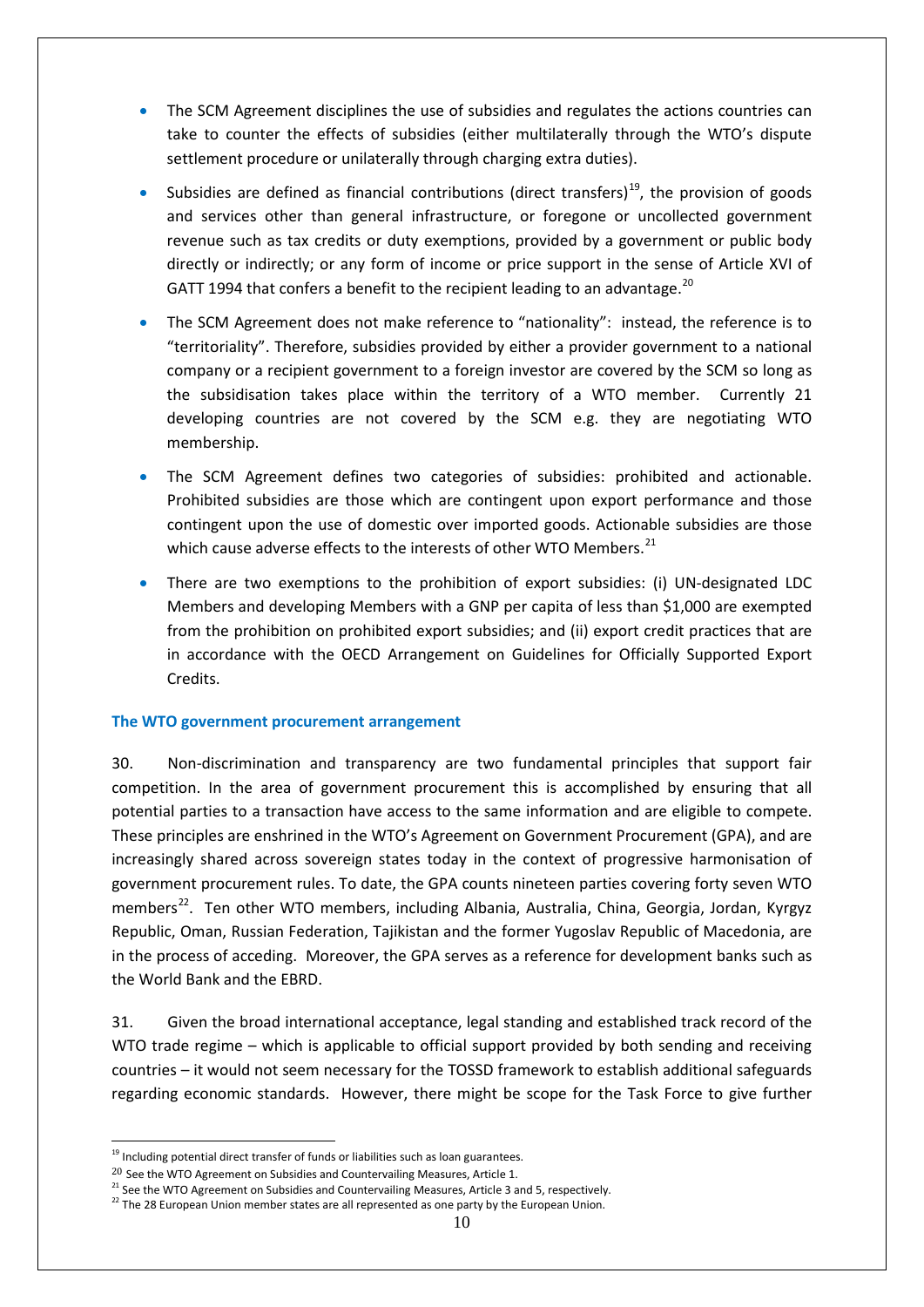consideration at its next meeting to including a proviso on the importance of non-discrimination and transparency in public procurement in the introduction to the TOSSD Reporting Instructions.

### **Issues for discussion**

*Do Task Force members have any views on the implications of WTO rules for TOSSD operations?* 

*Are there any additional widely acknowledged or accepted economic standards in the international arena that should be considered in shaping the TOSSD statistical framework?* 

*Should further work be carried out by the Secretariat to assess the relevance of the GPA to the TOSSD statistical system and whether/how the principles of non-discrimination and transparency could be taken up in that regard?*

# **V. SHAPING THE STATISTICAL FEATURES OF TOSSD TO FACILITATE TRACKING AND MONITORING COMPLIANCE WITH INTERNATIONAL STANDARDS AND DISCIPLINES**

32. In the event the TOSSD framework will integrate information on compliance with international standards and disciplines, a number of reporting issues will need to be considered, including:

- While official development finance can be provided for a mix of purposes (e.g. developmental, commercial, political and/or cultural), the main objective of private financiers is commercial gain. Should the application of standards and disciplines in the TOSSD system apply to the full financing package (e.g. both the official and the mobilised private resources)? Or should it only focus on private resources mobilised through official interventions?
- Should TOSSD standards and disciplines reporting apply to all projects regardless of their size? E&S safeguards are of particular importance for infrastructure projects with large environmental footprints and potential community resettlement activities, while the costs of compliance with standards are disproportionately high for small enterprises. Would it be more useful and appropriate in terms of monitoring to set a minimum threshold for projects that would be assessed against the safeguard system and/or to focus on TOSSD operations in specific sectors e.g. energy, water, transportation?
- What would be included in the TOSSD Reporting Instructions to guide the statisticians who will be interpreting data e.g. eligibility criteria, questions to reporters, etc.?
- What would be the mechanism for ensuring that TOSSD reporting on standards and disciplines conforms to the spirit and letter of the Reporting Instructions? Spot checks of reporting on an *ad hoc*, random basis? A periodic, structured cross-country survey to verify reporting?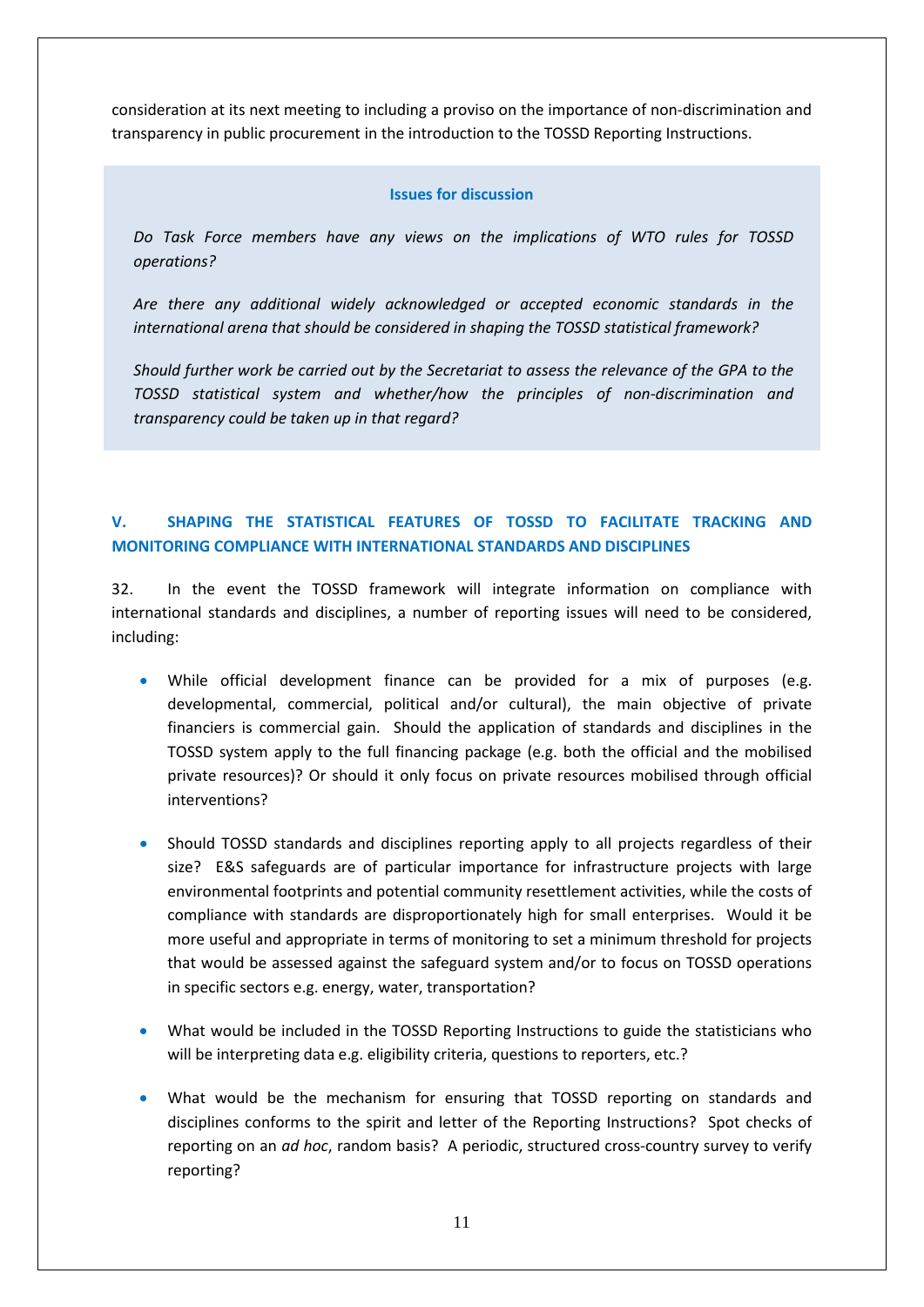### **Issues for discussion**

*Do Task Force members have any views on the questions posed above?* 

# **VI. NEXT STEPS**

33. Based on the outcome of discussions regarding i) the advisability and feasibility of incorporating standards in the TOSSD statistical framework, ii) possible options for doing so, and iii) relevant statistical issues to be clarified, the Secretariat will propose options regarding how future work on international standards could be conducted and possible issues to be considered at the Task Force's next meeting in January 2018.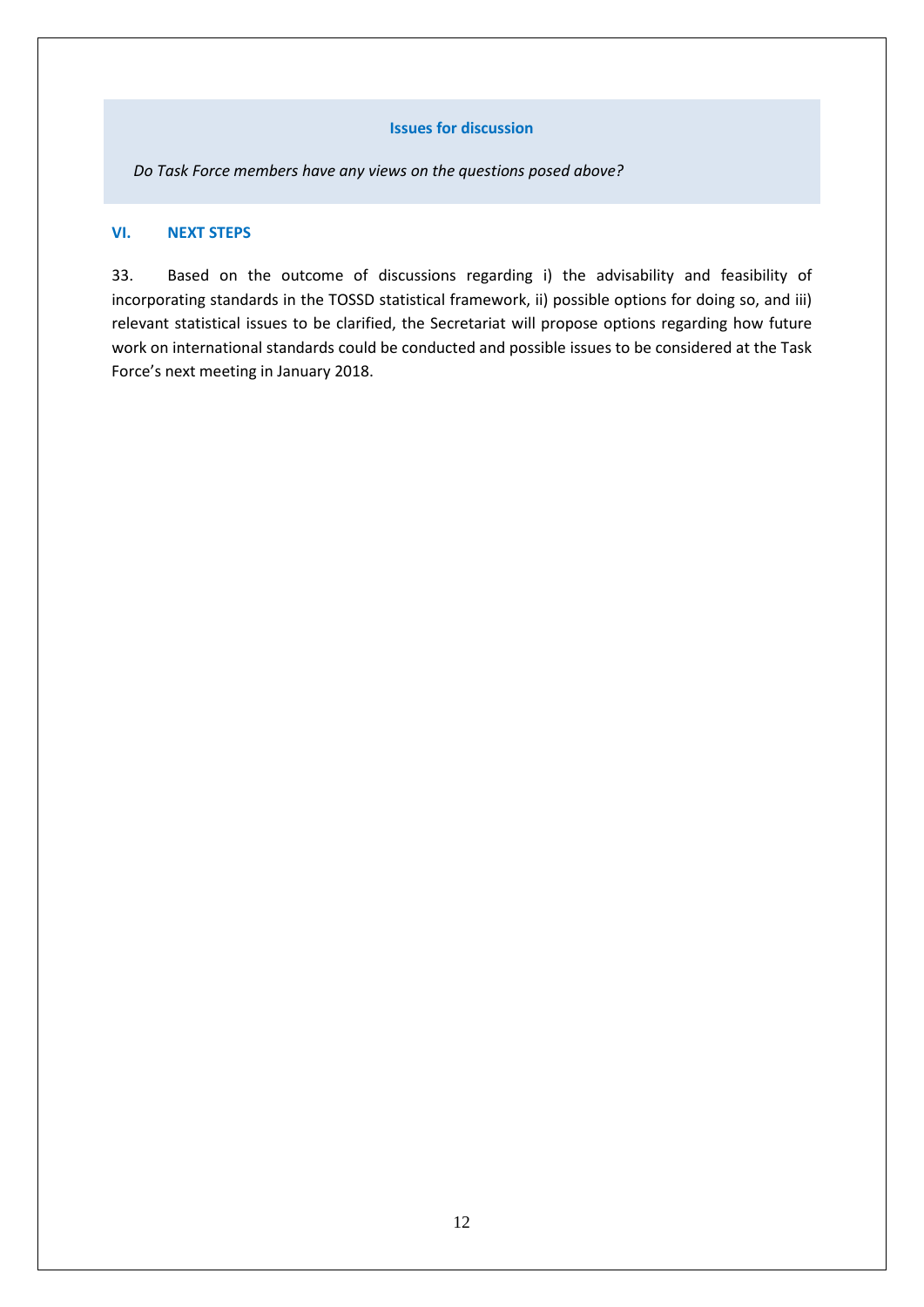### **ANNEX I**

### **LEADING INTERNATIONAL STANDARDS AND GUIDELINES**

# **A. LEGALLY-BINDING INSTRUMENTS**

### **International Labour Organisation (ILO) Core Labour Standards**

### *Basic objectives and scope*

1. The **Declaration on Fundamental Principles and Rights at Work** was adopted by the International Labour Conference on 18 June 1998. It sets out four principles and rights which have been codified in eight fundamental Conventions:

- Freedom of association and the effective recognition of the right to collective bargaining
	- ‒ Freedom of Association and Protection of the Right to Organise Convention, 1948
	- ‒ Right to Organise and Collective Bargaining Convention, 1949
- Elimination all forms of forced or compulsory labour
	- ‒ Forced Labour Convention, 1930
	- ‒ Abolition of Forced Labour Convention, 1957
- Abolition of child labour
	- ‒ Minimum Age Convention, 1973
	- ‒ Worst Forms of Child Labour Convention, 1999
- Elimination of discrimination in respect of employment and occupation.
	- ‒ Equal Remuneration Convention, 1951
	- ‒ Discrimination (Employment and Occupation) Convention, 1958

2. The Declaration states that Member States have an obligation arising from the very fact of their membership in the ILO to promote and to realise these principles, whether or not they have ratified the corresponding conventions.

### *Implementation*

3. The Declaration provides for follow-up and reporting procedures. In particular, Member States who have not ratified one or more of the core Conventions are requested each year to report on the status of the relevant rights and principles within their borders, identifying areas where assistance may be required.

### *Ratification status*

4. Notwithstanding the language of the Declaration cited above, the eight fundamental Conventions remain non-legally binding until ratified. At the present time, the Freedom of Association and Protection of the Right to Organise Convention has not been ratified by 33 ILO members, the Right to Organise and Collective Bargaining Convention has not been ratified by 22 members and the Minimum Age Convention has not been ratified by 17 members.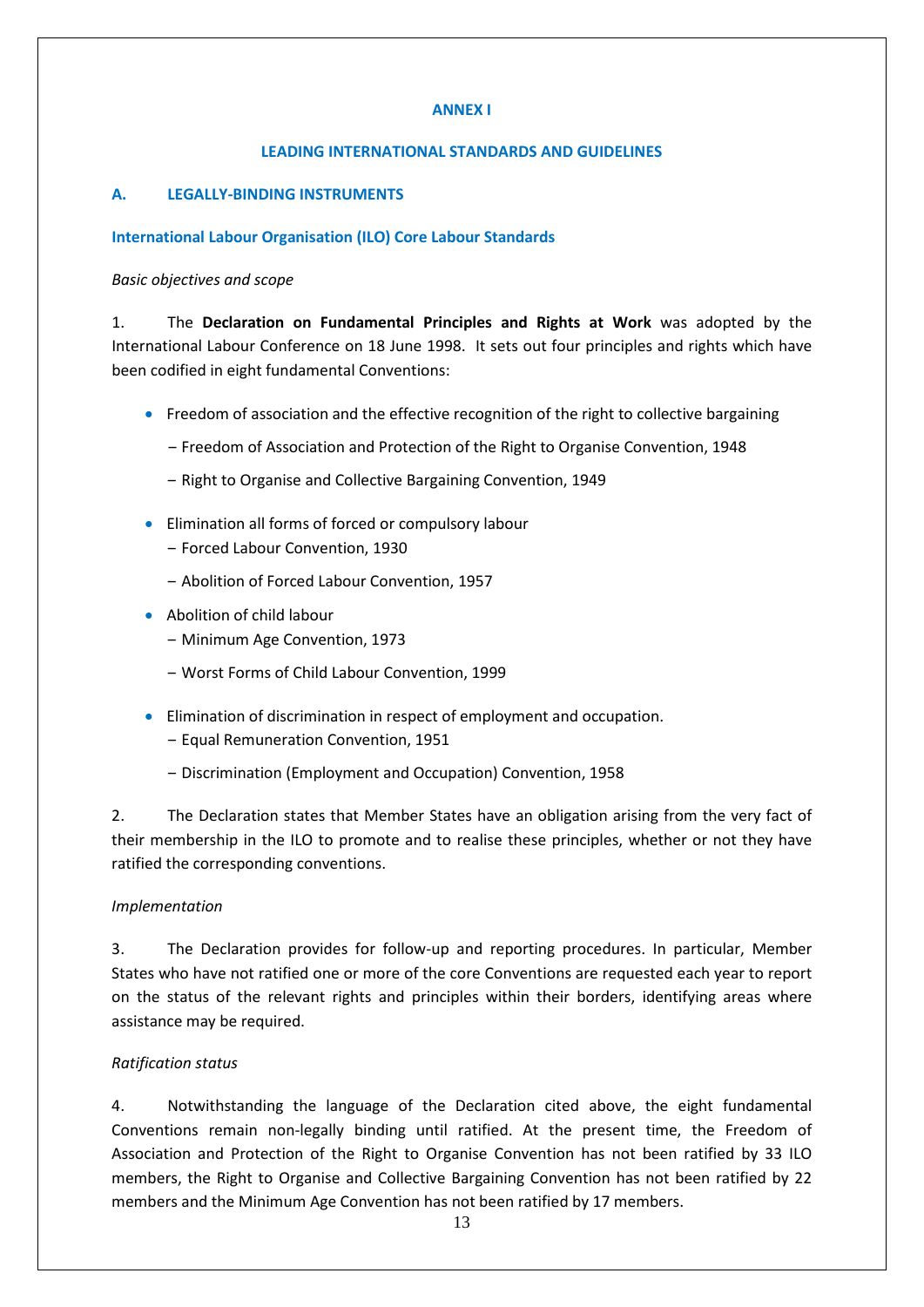### **United Nations Framework Convention on Climate Change (UNFCCC)**

### *Basic objectives and scope*

5. The United Nations Framework Convention on Climate Change (UNFCCC) is an international treaty that was adopted in 1992 with the aim of providing a framework for international cooperation to address climate change by limiting average global temperature increases.

6. The most recent key step achieved by the Parties to the UNFCCC is the 2015 Paris Agreement, which entered into force on 4 November 2016. The Paris Agreement's central aim is "to strengthen the global response to the threat of climate change by keeping a global temperature rise this century well below 2 degrees Celsius above pre-industrial levels and to pursue efforts to limit the temperature increase even further to 1.5 degrees Celsius."

### *Implementation*

7. The Paris Agreement requires all Parties to establish "nationally determined contributions" (NDCs) which are communicated to the Secretariat and maintained in a public registry. The requirements include also regular reports by the Parties on their emissions and on their implementation efforts.

8. In terms of technical assessments and methodologies, the UN climate regime relies on the Intergovernmental Panel on Climate Change (IPCC). The IFC requires that quantification of greenhouse gas emissions are conducted by the client in accordance with estimation methodologies provided by the IPCC.

### *Ratification status*

9. All countries except the Syrian Arab Republic and Nicaragua have signed the Agreement. To date, among the 197 Parties to the Convention, 169 Parties have ratified the Paris Agreement.

### **The Convention on Biological Diversity (CBD)**

### *Basic objectives and scope*

10. The Convention on Biological Diversity (CBD) was adopted on 5 June 1992 at the Rio Earth Summit and entered into force on 29 December 1993. It has three main objectives: the conservation of biological diversity, the sustainable use of its components and the fair and equitable sharing of the benefits arising out of the utilisation of genetic resources.

### *Implementation*

11. The Convention has several implementing mechanisms. The main one is the requirement for countries to prepare National Biodiversity Strategies and Action Plans (NBSAPs) and to ensure their implementation. To date, 189 of 196 Parties have developed NDSAPs. Article 26 of the Convention provides for a system of national reporting to assess the implementation of the Convention, in particular through the measures identified in the NBSAPs. National reports are made publicly available.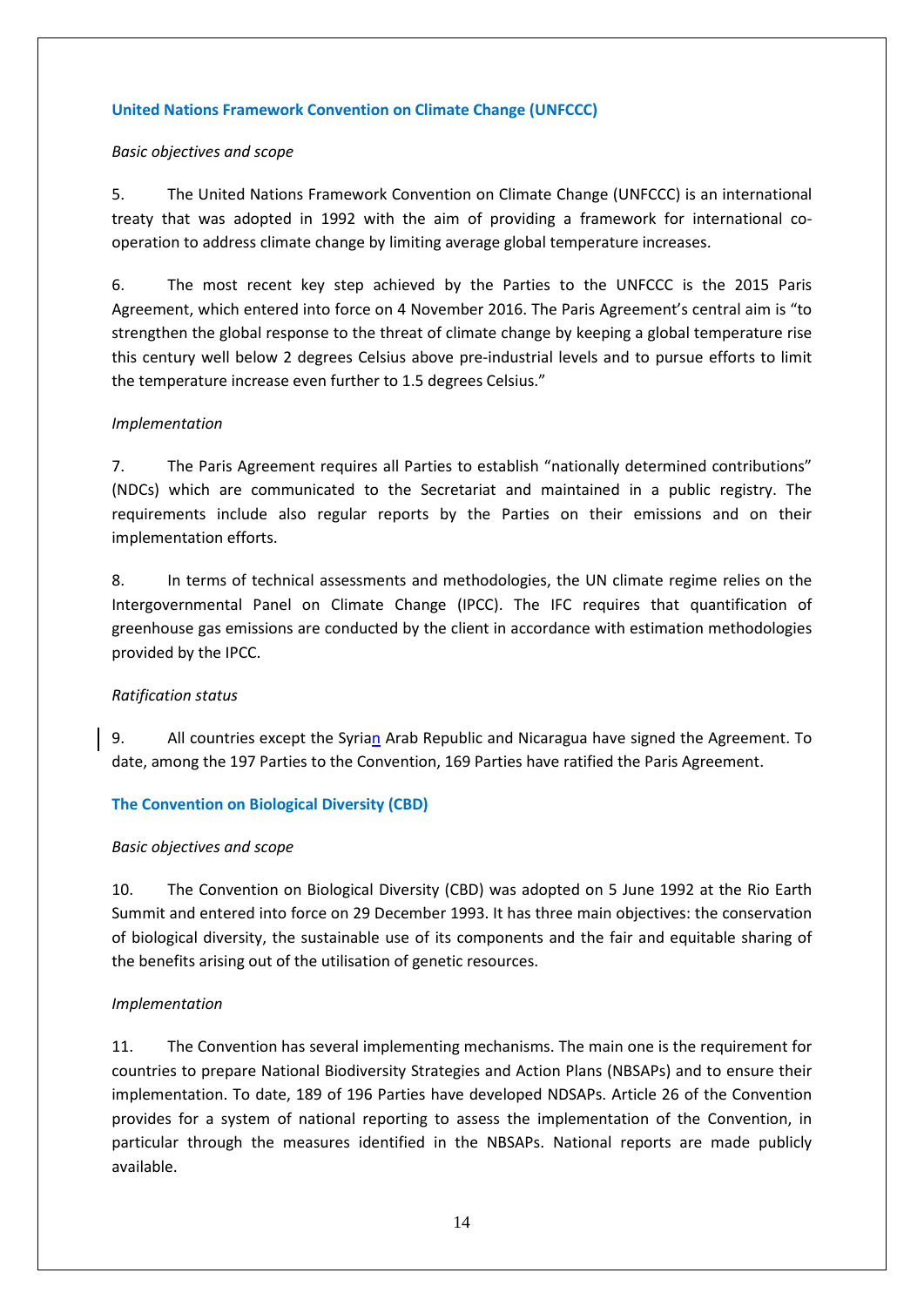12. Each country that is a Party to the CBD has to establish a National Focal Point (NFP) for the Convention on Biological Diversity to represent the Party and undertake activities such as communications, dissemination of information, responding to various request, collaboration with other stakeholder groups, monitoring, and promoting and/or facilitating national implementation of the Convention.

# *Ratification status*

13. The Convention has 196 Parties. All UN member states, with the exception of the United States, have ratified the treaty<sup>[23](#page-14-0)</sup>. Non-UN member states that have ratified the treaty include the Cook Islands, Niue and the West Bank and Gaza Strip.

# **The International Covenant on Civil and Political Rights (ICCPR) and the International Covenant on Economic, Social and Cultural Rights (ICRSCR)**

14. The Universal Declaration of Human Rights (a non-legally binding document) has given rise to two legally binding treaties covering the rights enshrined in the Declaration.

# **The International Covenant on Civil and Political Rights (ICCPR)**

# *Basic objectives and scope*

15. The ICCPR was adopted by the United Nations General Assembly on 16 December 1966 and entered into force on 23 March 1976. The ICCPR provides the legal framework to protect and preserve the most basic civil and political rights, including the right to life, freedom from slavery and the right to equality.

# *Implementation*

16. The Human Rights Committee (HRC) is the independent expert body appointed to oversee states Parties' implementation of the ICCPR and its Optional Protocols. All States Parties are obliged to submit regular reports to the Committee on how the rights are being implemented. Civil Society Organisations are also invited to present, in the form of parallel reports, alternative evidence, views and findings and/or raise issues that are not covered by the State Party report.

# **The International Covenant on Economic, Social and Cultural Rights (ICESCR)**

# *Basic objectives and scope*

17. The ICESCR was adopted by the United Nations General Assembly on 16 December 1966, and entered into force on 3 January 1976. It includes rights related to education, labour, health, standards of living and culture (including language and religion).

# *Implementation*

18. Similar to the ICCPR, the ISCESR also requires States Parties to submit reports on their implementation of the Covenant. The Committee on Economic, Social and Cultural Rights (CESCR) is in charge of monitoring the implementation of the ICESCR.

<span id="page-14-0"></span><sup>&</sup>lt;sup>23</sup> The United States has signed but not ratified the treaty.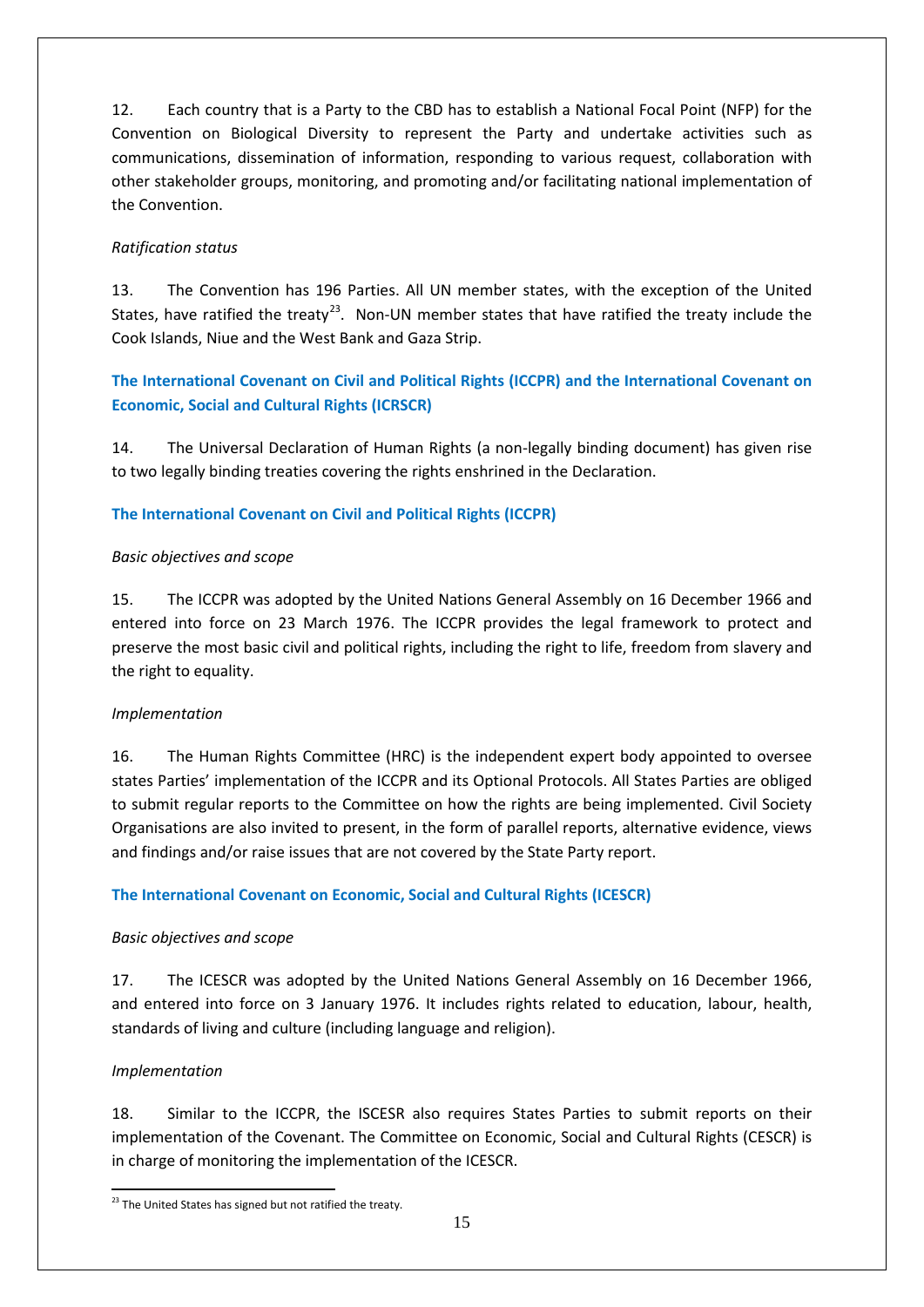### *Ratification status of the ICCPR and the ICESR*

19. Twenty-two countries have not signed the ICCPR, and a further six countries who have signed the Covenant have not yet ratified it. Twenty-four countries have not signed the ICESR, and four have not ratified it.

### **UN Convention on the Elimination of all Forms of Discrimination against Women (CEDAW)**

### *Basic objectives and scope*

20. The Convention on the Elimination of All Forms of Discrimination against Women (CEDAW) was adopted in 1979 by the UN General Assembly and entered into force on 3 September 1981. By accepting the Convention, States commit themselves to undertake a series of measures to end discrimination against women in all forms, including:

- to incorporate the principle of equality of men and women in their legal system, abolish all discriminatory laws and adopt appropriate ones prohibiting discrimination against women;
- to establish tribunals and other public institutions to ensure the effective protection of women against discrimination; and
- to ensure elimination of all acts of discrimination against women by persons, organizations or enterprises.

### *Implementation*

21. Countries that have ratified the Convention are committed to submit national reports, at least every four years, on measures they have taken to comply with their treaty obligations. These reports are reviewed by The Committee on the Elimination of Discrimination against Women.

### *Ratification status*

22. Six UN countries, including Iran, the Holy See, Niue, Somalia, Sudan and Tonga have not signed the Convention. Two countries, including Palau and the United States, have signed but not ratified it.

# **The UN Convention against Corruption (UNAC)**

### *Basic objectives and scope*

23. The United Nations Convention against Corruption (UNAC) was adopted 31 October 2003 and entered into force on 14 December 2005. It is the only legally binding universal anti-corruption instrument. The vast majority of United Nations Member States are Parties to the Convention.

24. While some of the provisions of UNAC are mandatory, others are optional. Acts that States are required to criminalise are bribery, embezzlement of public funds, obstruction of justice and the concealment, conversion or transfer of criminal proceeds. The provisions also include preventive measures such as transparent procurement and sound financial management, effective access to public information and measures to prevent money laundering. Finally, one of the fundamental and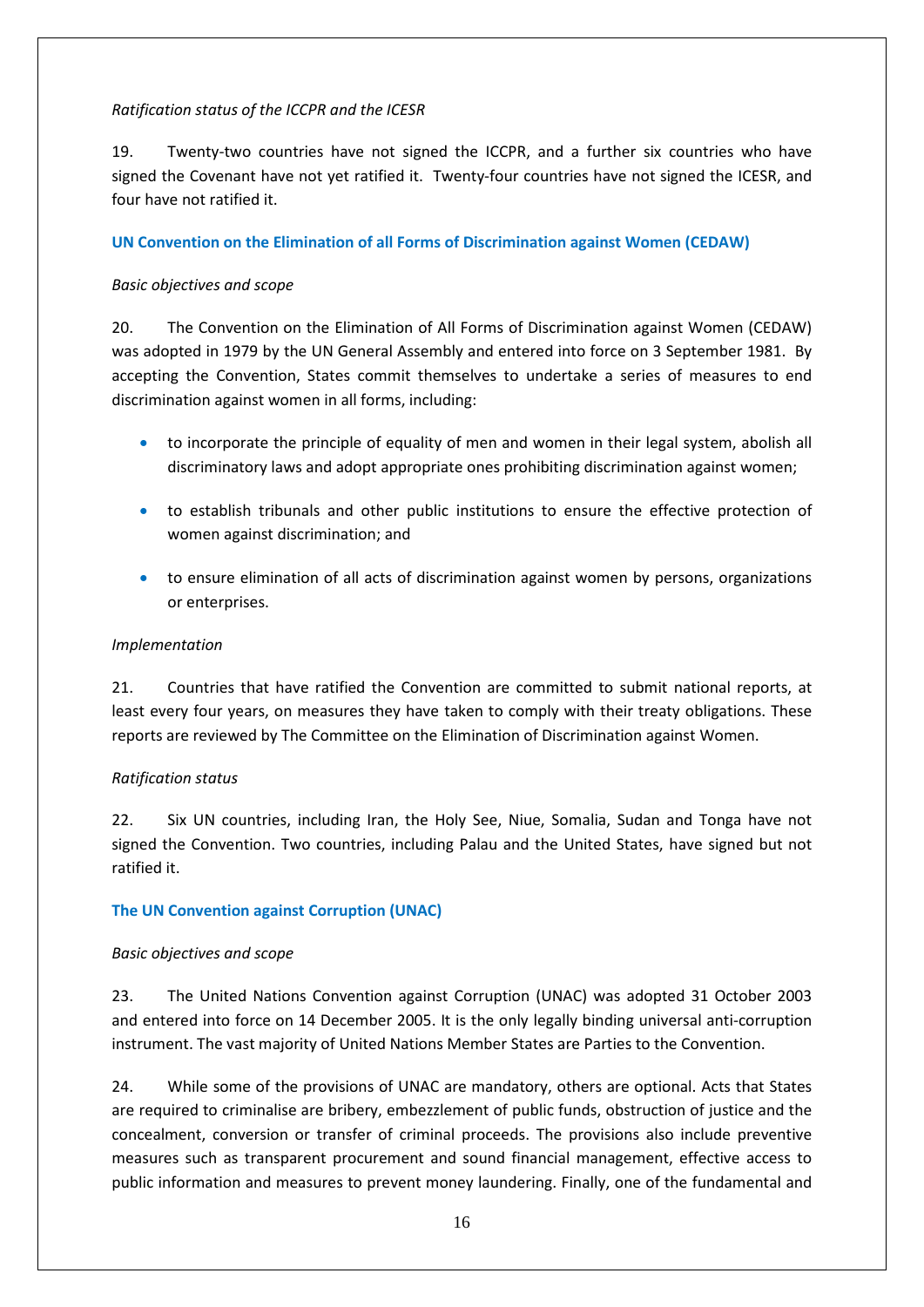innovative principles of the Convention is the right to recovery of stolen public assets (asset recovery).

# *Implementation*

25. The actual implementation of the Convention into domestic law by States Parties is evaluated through a peer-review process, the Implementation Review Mechanism (IRM). The Mechanism provides the Conference of the States Parties with information on measures taken by States Parties in implementing the Convention and the difficulties encountered by them in doing so, and helps States Parties to identify areas where assistance may be required.

# *Ratification status*

26. Countries that have not ratified the Convention include Andorra, Barbados, Chad, Equatorial Guinea, Eritrea, Monaco, Democratic People's Republic of Korea, Saint Kitts and Nevis, Saint Vincent and the Grenadines, Samoa, San Marino, Somalia, Suriname, Syrian Arab Republic, and Tonga.

# **B. VOLUNTARY INSTRUMENTS**

# **UN Declaration on the Rights of Indigenous People (UNDRIP)**

27. The United Nations Declaration on the Rights of Indigenous Peoples (UNDRIP) was adopted by the General Assembly on 13 September 2007. As a UNGA declaration, it is not subject to ratification and does not have legally binding status. The Declaration establishes a universal framework of minimum standards for the survival, dignity and well-being of the indigenous peoples of the world and it elaborates on existing human rights standards and fundamental freedoms as they apply to the specific situation of indigenous peoples.

# **UN Guiding Principles on Business and Human Rights (UNGPs)**

28. The UNGPs are global standards unanimously adopted by the United Nations Human Rights Council in 2011 and endorsed by businesses worldwide. They provide the internationally-accepted framework for enhancing standards and practices with regard to business and human rights. They include 31 principles addressing three main issues: i) the state's duty to protect human rights; ii) the corporate responsibility to respect human rights; and iii) access to remedy.

29. There are no implementation or reporting requirements associated with the UNGPs. However several tools and guidance exist. In particular, the UNGP Reporting Framework, which was developed by Shift<sup>[24](#page-16-0)</sup> and the firm Mazars, comprises a series of questions designed to help companies report on how they respect human rights. The Global Reporting Initiative (GRI) has also developed a guide to corporate human rights reporting.

30. Several initiatives have taken place to align with UNGPs. The OECD Guidelines on Multinational Enterprises and the IFC Performance Standards have been updated to align with the UNGPs. The Organisation of American States has recognised the UNGPs through several resolutions and encouraged Member States and businesses to apply them. The UNGPs have also been

<span id="page-16-0"></span><sup>&</sup>lt;sup>24</sup> Shift is the leading centre of expertise of the UNGPs.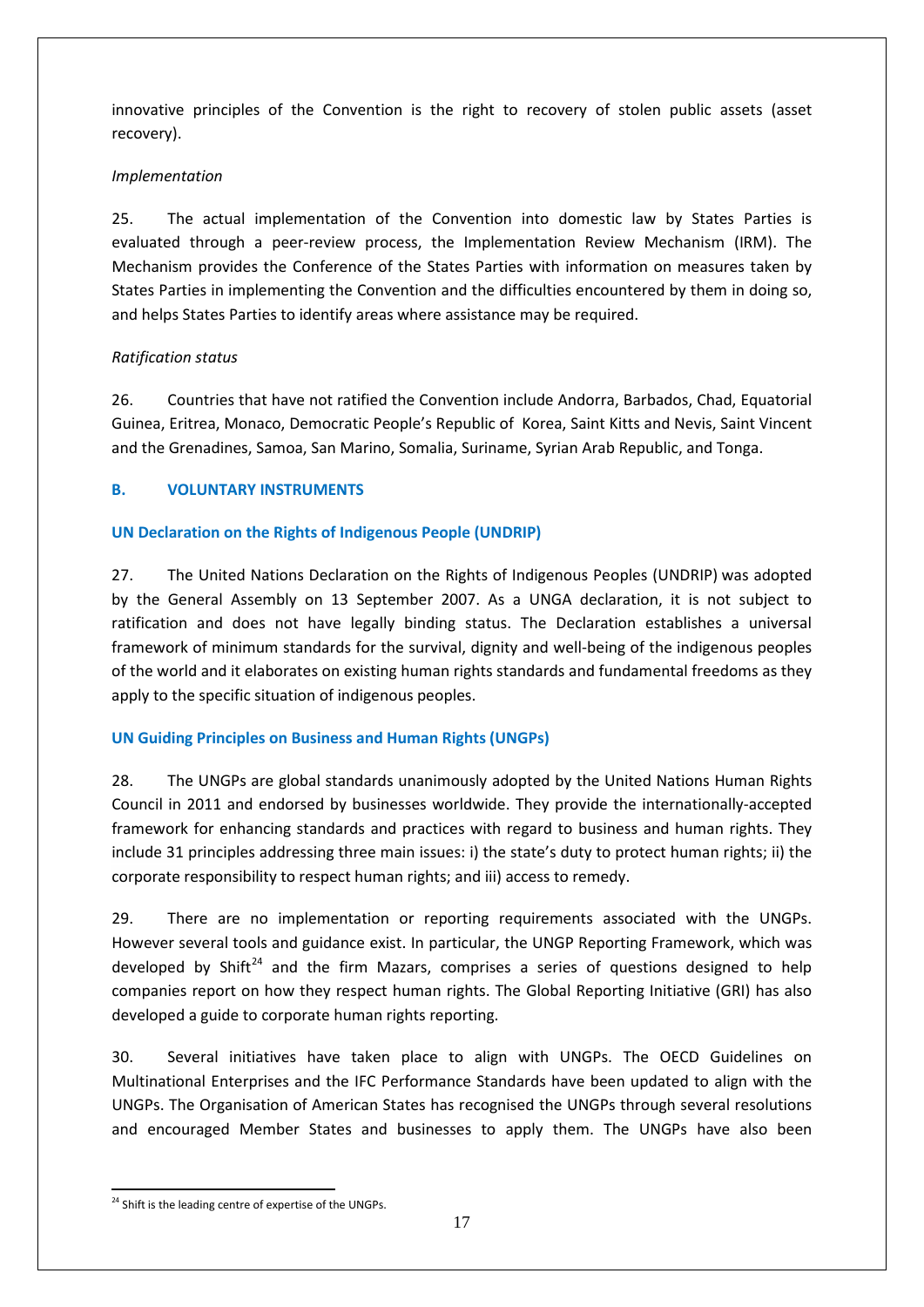incorporated in the Voluntary Guidelines on the Responsible Governance of Tenure of Land, Fisheries and Forests in the Context of National Food Security.

**UN Principles for Responsible Investment (UNPRI)**

31. They include six voluntary principles that have been developed by institutional investors and endorsed by the UN in 2005. They commit investors who have signed on to the principles to take various steps regarding environmental, social and governance (ESG) issues. There are now 1837 signatories<sup>[25](#page-17-0)</sup> from 48 countries. The six principles are:

- Principle 1: We will incorporate ESG issues into investment analysis and decision-making processes.
- Principle 2: We will be active owners and incorporate ESG issues into our ownership policies and practices.
- Principle 3: We will seek appropriate disclosure on ESG issues by the entities in which we invest.
- Principle 4: We will promote acceptance and implementation of the principles within the investment industry.
- Principle 5: We will work together to enhance our effectiveness in implementing the principles.
- Principle 6: We will report on our activities and progress towards implementing the principles.

32. All asset owner and investment manager signatories are required to report to the Reporting Framework through the PRI Reporting Tool, otherwise they are delisted. Their activities are analysed in three different reports:

- Report on Progress: analysis of the progress and activities of the signatory base as a whole;
- Transparency Report: a public record of their reporting, which allows companies to demonstrate to the public how they incorporate ESG issues;
- Assessment Report: a confidential evaluation measuring their year-on-year progress and comparing them to their peers. It is up to individual signatories to share their report or keep it in-house.

# **Equator Principles**

33. The Equator Principles initiative was launched in 2003 by the leading banks of the day, including Barclays, Citibank and ABN Amro. The Principles draw on the environmental and social safeguard policies of the World Bank and the International Finance Corporation (IFC) as their foundation. Equator Principles apply to all projects which financial institutions may engage in with financing of over USD \$10 million. Financial institutions that have adopted them have to report annually on their activities and the implementation of the Principles.

<span id="page-17-0"></span><sup>&</sup>lt;u>.</u> <sup>25</sup> Signatories of the UN Principles for Responsible Investment include asset owners, investment managers and service providers.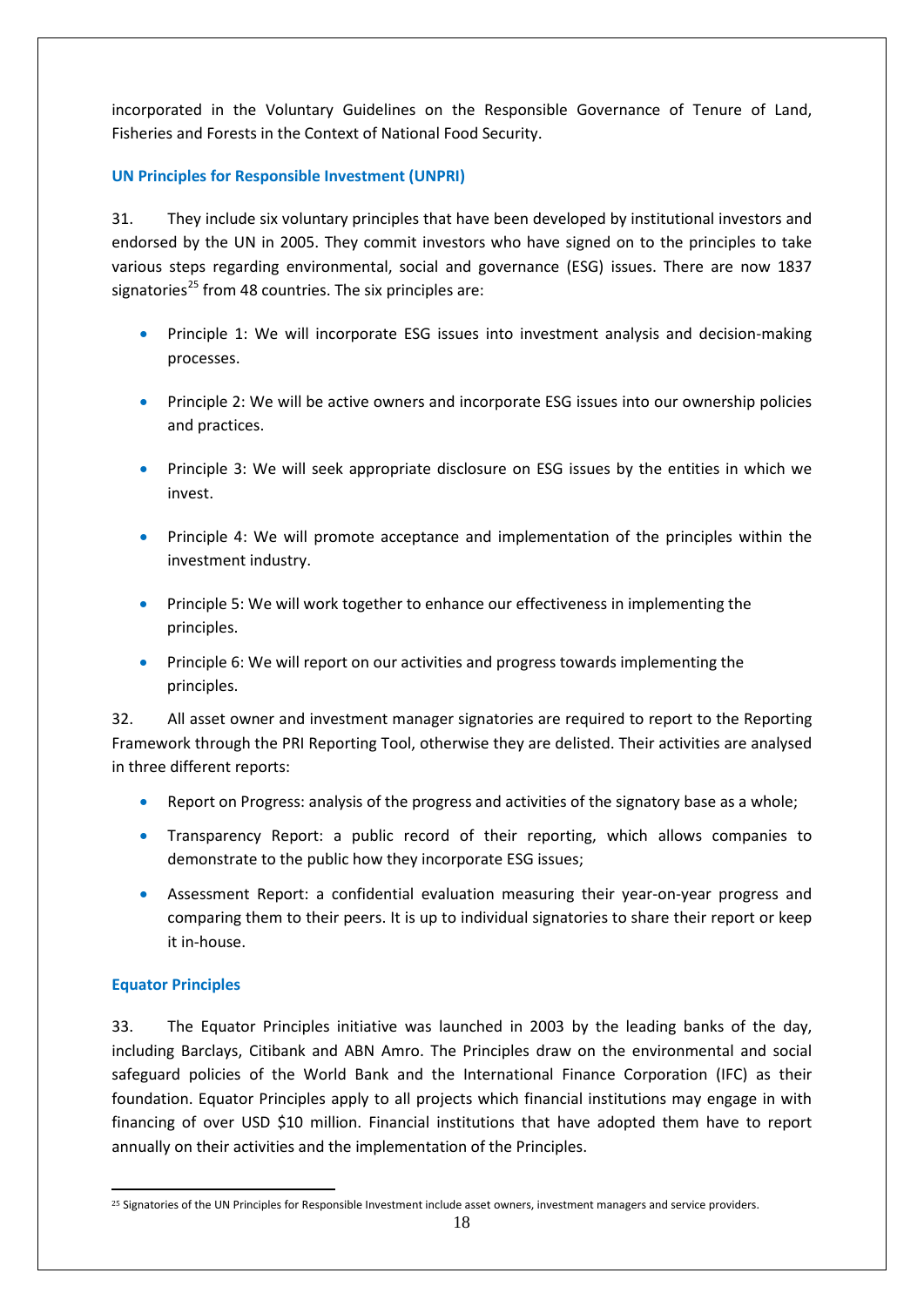34. There are currently 91 Equator Principles Financial Institutions (EPFIs) in 37 countries (including South-South providers such as China and India) who have officially adopted the Equator Principles. These institutions account for over 70 percent of international project finance debt in emerging markets, with a significant focus on private co-financing that has been provided to middleincome countries. They are seen as embodying the market standard in terms of environmental and social safeguards.

# **FAO Voluntary Guidelines on the Governance of Tenure (of Land, Fisheries and Forests in the Context of National Food Security)**

35. The Guidelines promote responsible governance of the tenure of land, fisheries and forests, with respect to all forms of tenure – public, private, communal, indigenous, customary, and informal. Their overarching goals are to achieve food security for all and support the progressive realisation of the right to adequate food in the context of national food security. While supporting efforts towards the eradication of hunger and poverty, the Guidelines are also intended to contribute to achieving sustainable livelihoods, social stability, housing security, rural development, environmental protection, and sustainable social and economic development.

36. The Guidelines serve as a reference and set out principles and internationally accepted standards for practices for the responsible governance of tenure. They provide a framework that States can use when developing their own strategies, policies, legislation, programmes and activities. They allow governments, civil society, the private sector and citizens to judge whether their proposed actions and the actions of others constitute acceptable practices.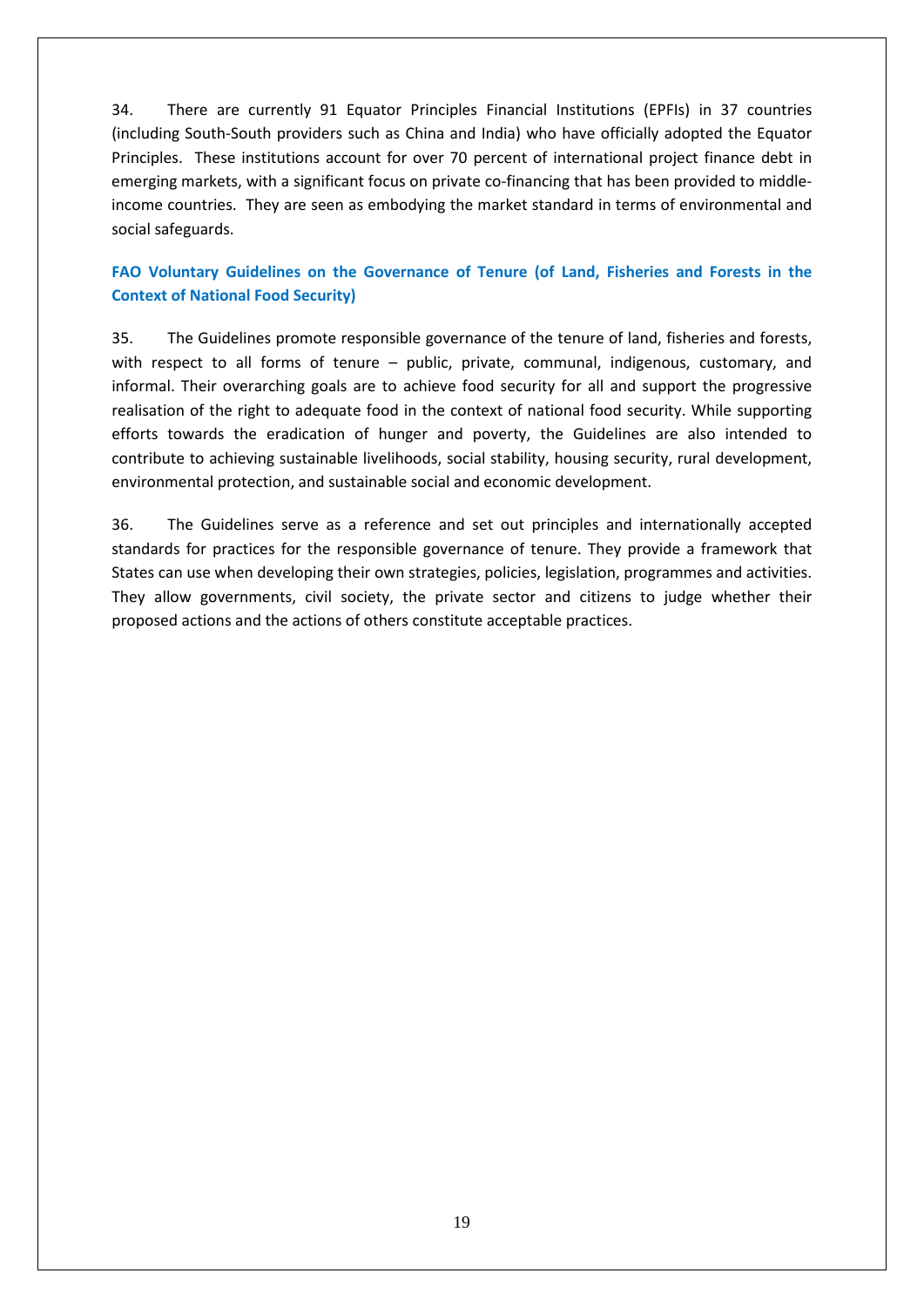### **ANNEX II**

### **WORLD BANK GROUP ENVIRONMENTAL AND SOCIAL SAFEGUARD SYSTEMS**

# **A. IFC'S ENVIRONMENTAL AND SOCIAL PERFORMANCE STANDARDS[26](#page-19-0)**

1. The IFC issued in 2006 its own institutional safeguards policy framework, the Sustainability Framework, following many years of adherence to World Bank safeguards.<sup>27</sup> The Sustainability Framework, which includes eight Performance Standards and was updated in 2012, draws on World Bank standards and policies<sup>[28](#page-19-2)</sup> and includes additional performance standards that address labour and working conditions, pollution prevention and abatement, and community health, safety, and security.

2. The IFC Performance Standards establish requirements to avoid, minimise and – where adverse impact is unavoidable – to offset and/or compensate for risks and impacts affecting communities. The IFC relies on the World Bank's Environmental, Health and Safety (EHS) Guidelines<sup>[29](#page-19-3)</sup> as a technical source of information during project appraisal.

3. The key requirements of the eight Performance Standards are summarised in Table 1.

| <b>Performance Standard</b>                                                   | <b>Key requirements</b>                                                                                                                                                                                                                                                                                                                                                                                                                                                                             |
|-------------------------------------------------------------------------------|-----------------------------------------------------------------------------------------------------------------------------------------------------------------------------------------------------------------------------------------------------------------------------------------------------------------------------------------------------------------------------------------------------------------------------------------------------------------------------------------------------|
| Assessment and Management<br>of Environmental and Social<br>Risks and Impacts | • Integrated assessment to identify the environmental and social<br>impacts, risks and opportunities of projects.<br>• Effective community engagement through disclosure of project-<br>related information and consultation with communities on matters<br>that directly affect them.<br>• Client must have an environmental and social management system<br>throughout the life of the project.<br>• Establishment by the client of grievance mechanisms where there<br>are affected communities. |

#### **Table 1. Key requirements of the IFC Performance Standards**

- [http://www.ifc.org/wps/wcm/connect/topics\\_ext\\_content/ifc\\_external\\_corporate\\_site/sustainability-at-ifc/policies-](http://www.ifc.org/wps/wcm/connect/topics_ext_content/ifc_external_corporate_site/sustainability-at-ifc/policies-standards/sustainability+framework)
- tandards/sustainability+framework

<span id="page-19-0"></span><sup>&</sup>lt;sup>26</sup> See IFC's Sustainability Framework

<span id="page-19-1"></span>Standards/sustainability+framework<br>
<sup>27</sup>The IFC's Sustainability Framework includes the Policy on Environmental and Social Sustainability, the Performance Standards and the Access to Information Policy.<br><sup>28</sup> The Performance Standards on involuntary resettlement, biodiversity conservation, indigenous peoples, and cultural heritage are largely

<span id="page-19-2"></span>inspired by World Bank policies.

<span id="page-19-3"></span><sup>&</sup>lt;sup>29</sup> The World Bank Group Environmental, Health and Safety Guidelines (EHS Guidelines) are technical reference documents with general and industry-specific examples of good international industry practice.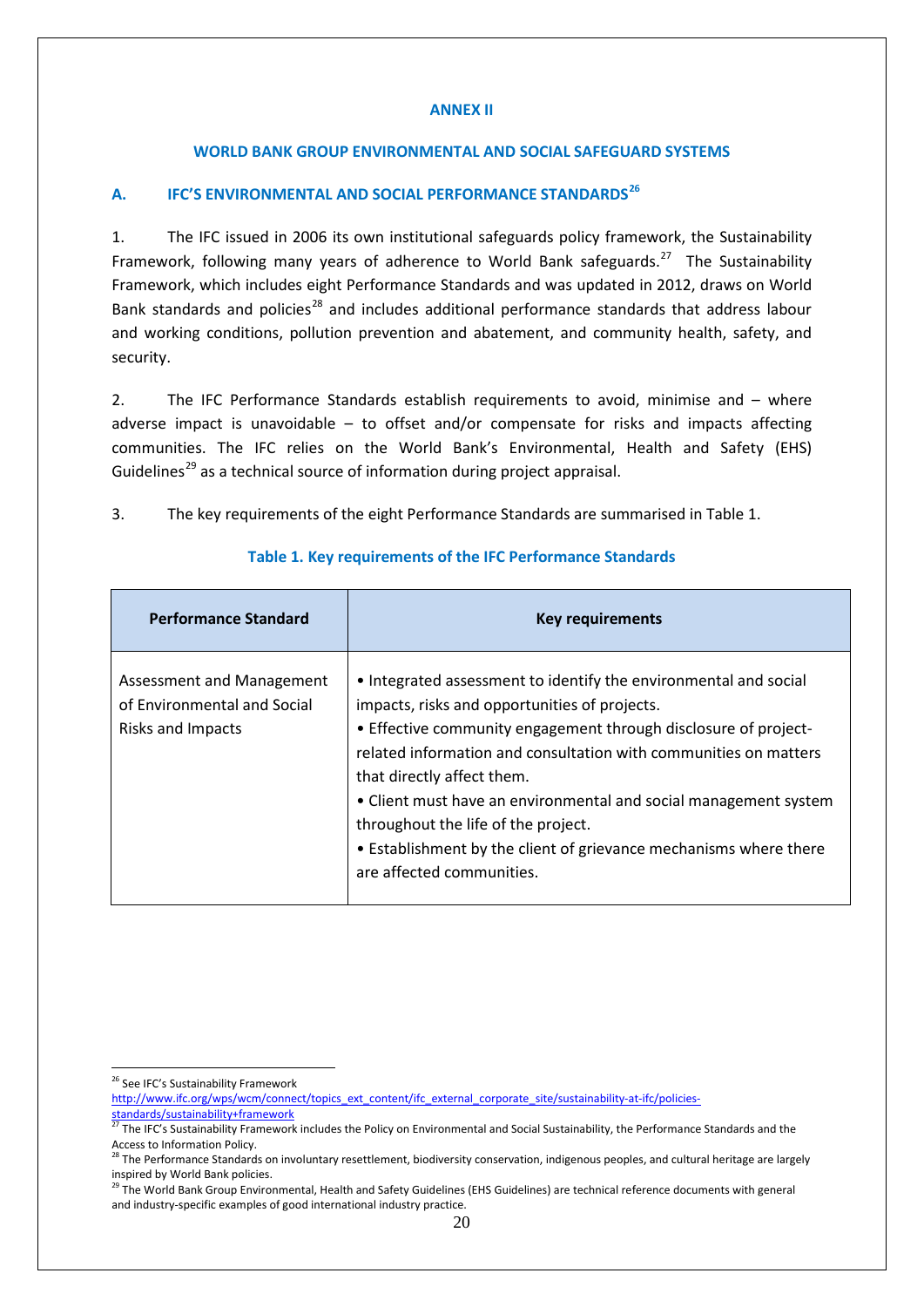| <b>Performance Standard</b>                                                                          | <b>Key requirements</b>                                                                                                                                                                                                                                                                                                                                                        |
|------------------------------------------------------------------------------------------------------|--------------------------------------------------------------------------------------------------------------------------------------------------------------------------------------------------------------------------------------------------------------------------------------------------------------------------------------------------------------------------------|
| Labour and Working Conditions                                                                        | . Protection of fundamental rights of workers as defined by the ILO<br>Conventions and the UN Convention on the Rights of the Child and<br>the UN Convention on the Protection of the Rights of all Migrant<br>Workers and Members of their Families.<br>• Monitoring of risks related to child labour and safety issues<br>identified in supply chains.                       |
| Resource efficiency and<br>pollution and pollution<br>prevention                                     | • Avoid or minimise adverse impacts on human health and the<br>environment by avoiding or minimising pollution from project<br>activities, in consistence with the World Bank Group Environmental,<br>Health and Safety Guidelines (EHS Guidelines).<br>• Promote more sustainable use of resources, including energy and<br>water.<br>• Reduce project-related GHG emissions. |
| Community Health, Safety, and<br>Security                                                            | • Evaluate the risk and impact of affected communities and establish<br>preventive and control measure based on the World Bank Group<br>Environmental, Health and Safety Guidelines (EHS Guidelines).<br>• More specific requirement on Infrastructure and Equipment Design<br>and Safety, Hazardous Materials Management and Safety,<br>Community Exposure to Disease.        |
| Land Acquisition and<br><b>Involuntary Resettlement</b>                                              | • Avoiding or minimising involuntary resettlement.<br>• Compensation of resettled people at full "replacement cost".                                                                                                                                                                                                                                                           |
| <b>Biodiversity Conservation and</b><br>Sustainable Management of<br><b>Living Natural Resources</b> | • Assessment of impact on biodiversity.<br>• Prohibition of projects in critical habitats unless no other alternative<br>exists and the projects does not lead to measurable adverse impact.                                                                                                                                                                                   |
| Indigenous People                                                                                    | . Identification by the client of all communities of Indigenous Peoples<br>within the project "area of influence" who may be affected by the<br>project.<br>• avoid and, where avoidance is impossible, to mitigate adverse<br>impacts on indigenous peoples<br>• Management of ecosystem services by the client.                                                              |
| <b>Cultural Heritage</b>                                                                             | • Compliance with national law and the Convention Concerning the<br>Protection of the World Cultural and Natural Heritage.                                                                                                                                                                                                                                                     |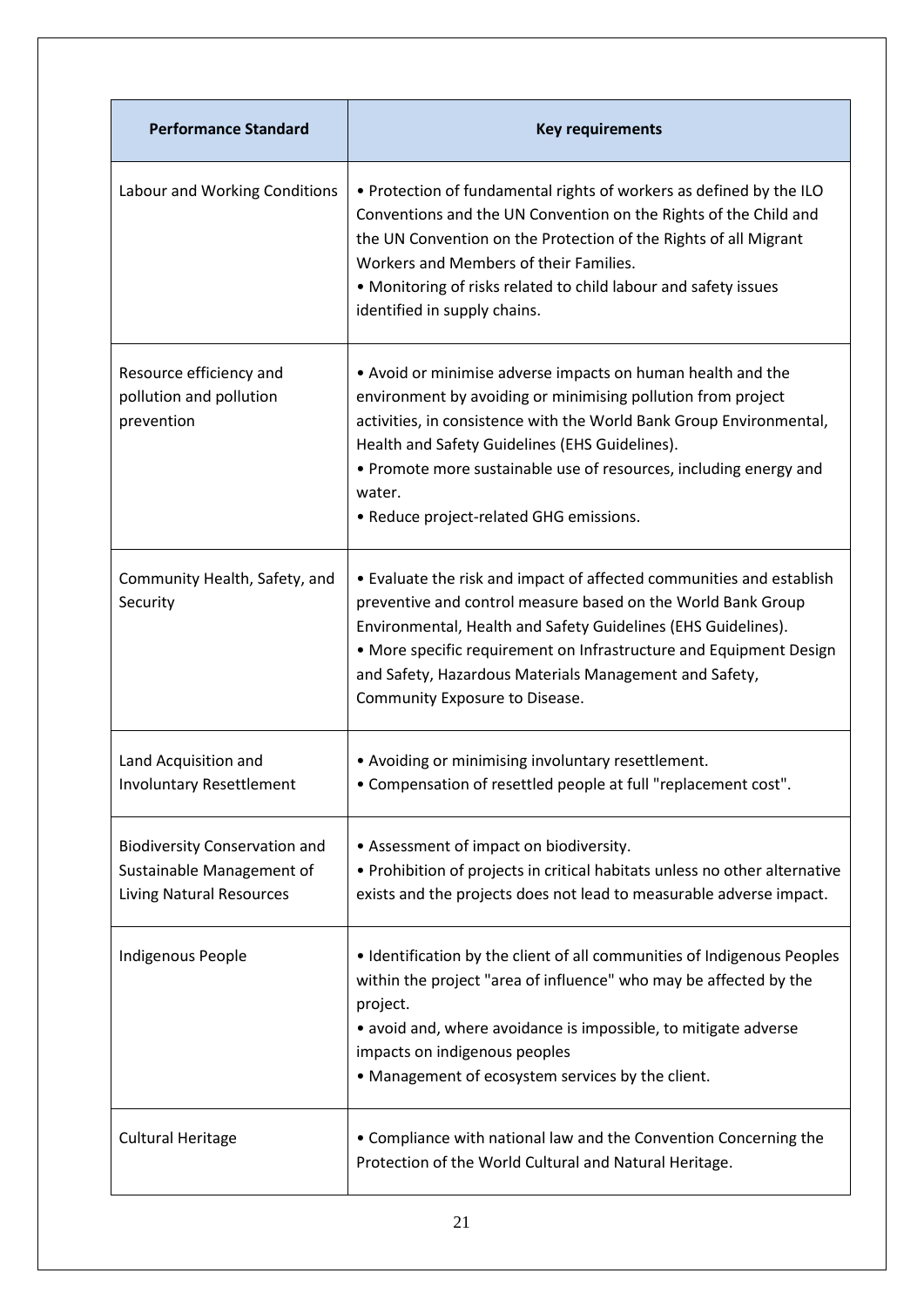# **B. WORLD BANK SAFEGUARD POLICIES AND THE NEW WORLD BANK ENVIRONMENTAL AND SOCIAL FRAMEWORK**

4. The World Bank was the first multilateral development bank to establish an environmental and social safeguard system (the "Environmental and Social Safeguards Policies"). The requirements include, in particular, environmental assessments of projects before financing is approved, compensation for people involuntarily resettled, and protection for the rights of indigenous peoples when projects impact their lands.

5. After an extensive consultation process, in 2017 the World Bank released a new framework which will be officially launched in 2018. The new Environmental and Social Framework partly aligns with IFC's Performance Standards including, for example, for the first time protections on labour and working conditions and community health and safety. It includes the following ten Environmental and Social Standards:

- Assessment and Management of Environmental and Social Risks and Impacts
- Labour and Working Conditions
- Resource Efficiency and Pollution Prevention and Management
- Community Health and Safety
- Land Acquisition, Restrictions on Land Use and Involuntary Resettlement
- Biodiversity Conservation and Sustainable Management of Living Natural Resources
- Indigenous Peoples/Sub-Saharan African Historically Underserved Traditional Local Communities
- Cultural Heritage
- Financial Intermediaries
- Stakeholder Engagement and Information Disclosure

# **C. THE WORLD BANK GROUP ENVIRONMENTAL, HEALTH AND SAFETY (EHS) GUIDELINES**

6. The World Bank Group (WBG) Environmental, Health and Safety (EHS) Guidelines establish performance levels and measures on pollution control and health and safety measures that are considered generally acceptable by the WBG and that should be met by industrial projects. These standards are referred to as Good International Industry Practice (GIIP) $^{30}$  $^{30}$  $^{30}$  . The Guidelines are intended to be "living documents" and are regularly updated.<sup>[31](#page-21-1)</sup>

7. The EHS Guidelines set out general guidelines applicable to all projects and 62 industryspecific guidelines covering sectors in forestry, agribusiness/food production, chemicals, oil and gas, infrastructure, mining, general manufacturing and power generation.

<span id="page-21-1"></span>in the project-specific circumstances."<br> $31$  The most updated versions of the EHS Guidelines can be accessed here

<span id="page-21-0"></span><sup>&</sup>lt;sup>30</sup> In its Performance Standard 3 the IFC defines GIIP as "the exercise of professional skill, diligence, prudence, and foresight that would reasonably be expected from skilled and experienced professionals engaged in the same type of undertaking under the same or similar circumstances globally or regionally. The outcome of such exercise should be that the project employs the most appropriate technologies

[http://www.ifc.org/wps/wcm/connect/topics\\_ext\\_content/ifc\\_external\\_corporate\\_site/sustainability-at-ifc/policies-standards/ehs](http://www.ifc.org/wps/wcm/connect/topics_ext_content/ifc_external_corporate_site/sustainability-at-ifc/policies-standards/ehs-guidelines)[guidelines](http://www.ifc.org/wps/wcm/connect/topics_ext_content/ifc_external_corporate_site/sustainability-at-ifc/policies-standards/ehs-guidelines)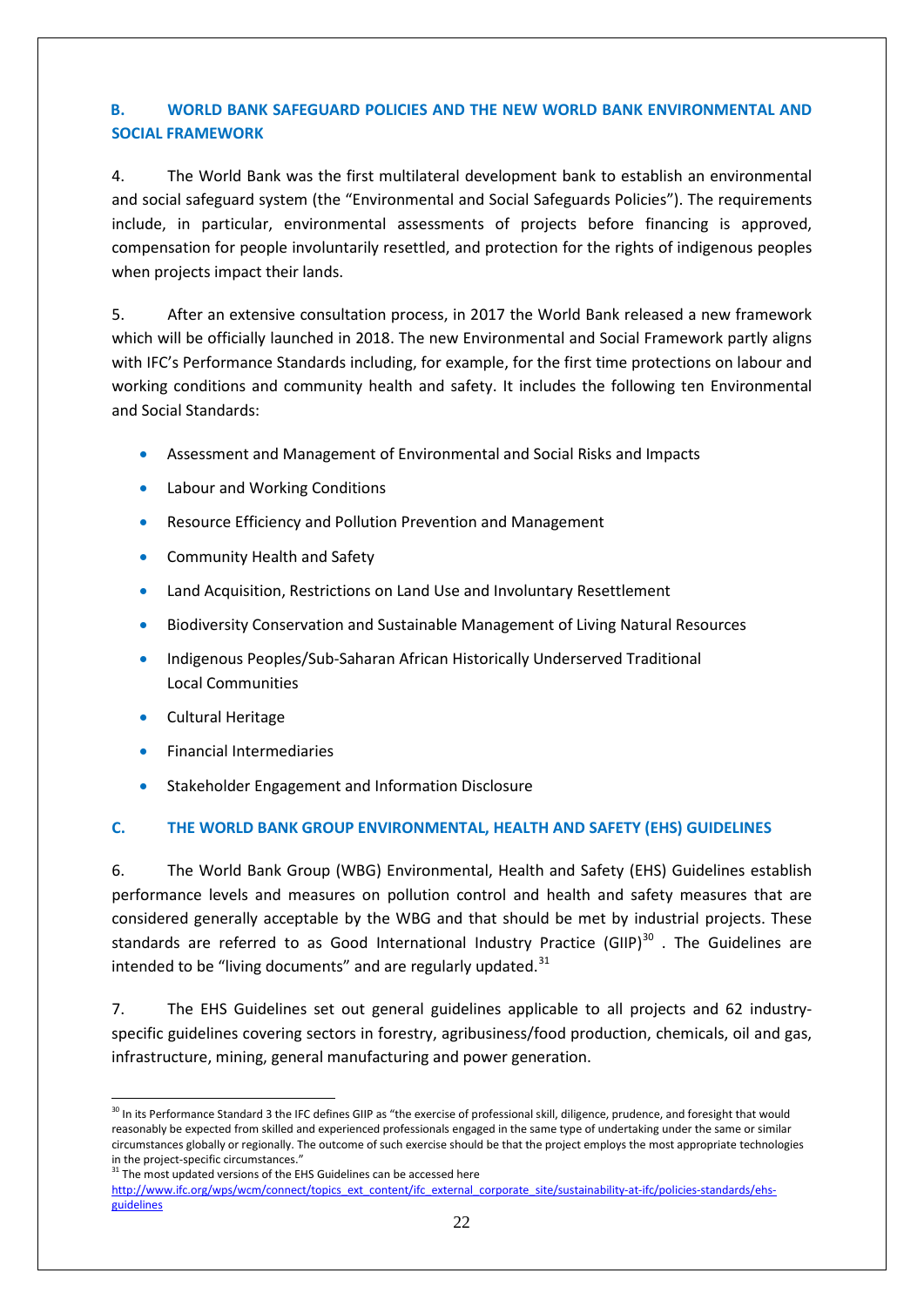8. The Guidelines are considered to be the main source of internationally recognised guidance on pollution control and health and safety standards in the industrial sector. In addition to the WBG and its clients, they serve as a reference for many bilateral<sup>[32](#page-22-0)</sup> and multilateral<sup>[33](#page-22-1)</sup> institutions as well as Equator Principles Financial Institutions and other private sector actors.

<span id="page-22-1"></span><span id="page-22-0"></span><sup>&</sup>lt;sup>32</sup> Examples of government institutions using the EHS Guidelines as a reference include the French Development Agency (AFD), KfW Development Bank, the European Development Finance Institutions (EDFI) members, and the OECD Export Credit Agencies.<br><sup>33</sup> The Multilateral Financial Institutions Working Group on Environment (MFI-WGE), which is composed of the World Bank's EHS Guidelines as a standard. Other examples include the Asian Infrastructure Investment Bank and the New Development Bank.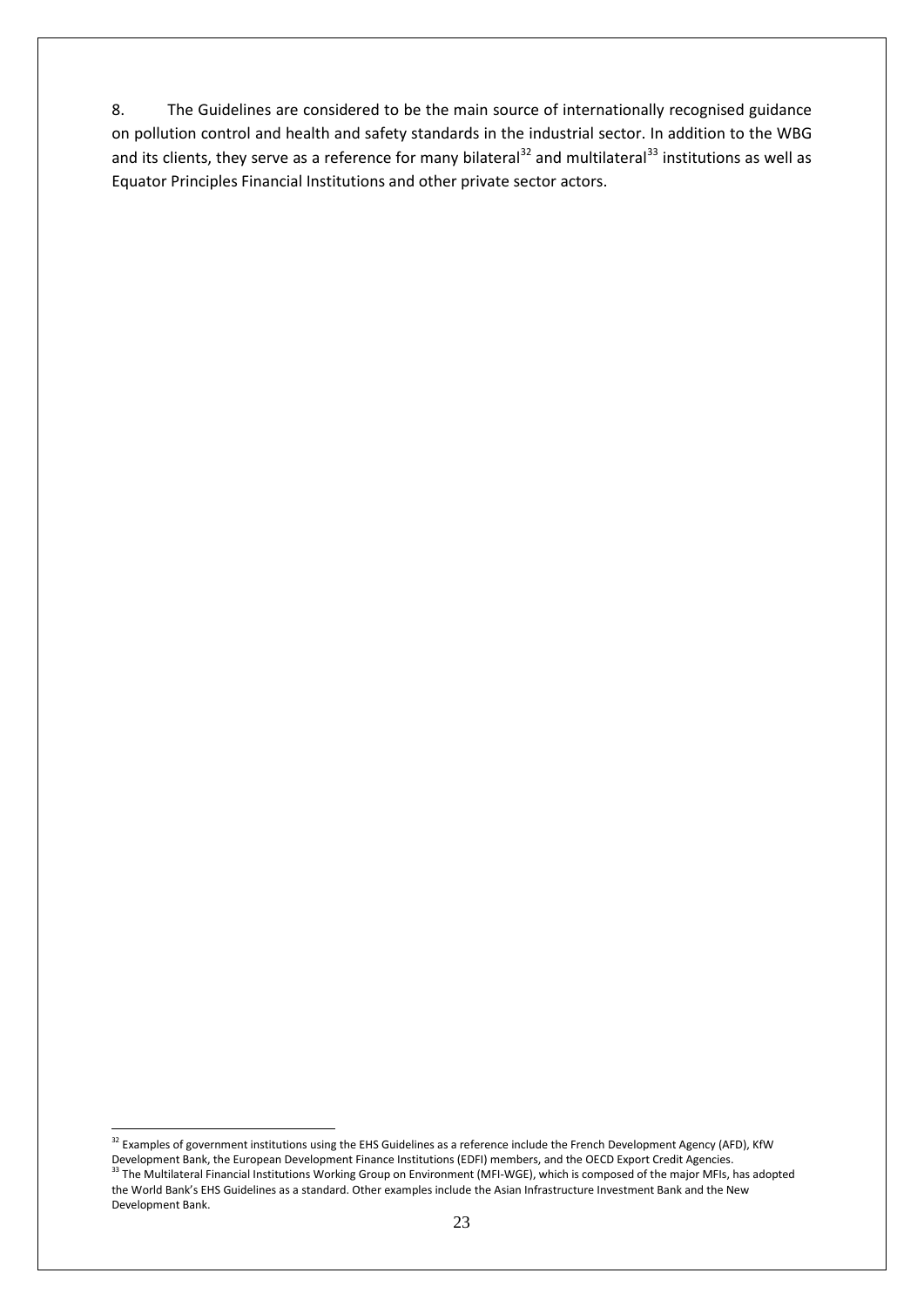### **ANNEX III**

# **THE WTO AGREEMENT ON SUBSIDIES AND COUNTERVAILING MEASURES (SCM AGREEMENT)**

# **A. TYPES OF SUBSIDIES THAT ARE SUBJECT TO THE PROVISIONS OF THE SCM AGREEMENT**

1. Definition of a subsidy according to the Subsidies and Countervailing Measures (SCM) Agreement:

- **Financial contribution** in the form of direct transfer of funds, such as grants, loans, equity infusions, or potential direct transfer of funds or liabilities such as loan guarantees, or forgone or uncollected government revenue such as tax credits or duty exemptions, or the provision of goods or services other than general infrastructure<sup>34</sup>, or income or price support.
- Provided by a **government or a public body** directly or indirectly through a funding mechanism or a private body.
- The financial contribution has to confer a **benefit** to the recipient leading to an advantage. The existence of an advantage is assessed by comparing the conditions of the subsidy programme to the market conditions.<sup>[35](#page-23-1)</sup>

2. The SCM Agreement only covers **specific** subsidies i.e. subsidies that are only available to a specific enterprise, industry or region. It defines two categories of specific subsidies:

- **Prohibited** subsidies, which are contingent upon export performance<sup>[36](#page-23-2)</sup> (de jure or de facto $37$ ) or upon the use of domestic over imported goods (local content subsidies); and
- **Act**i**onable** subsidies, which include all other specific subsidies.

3. Only prohibited subsidies are illegal as they are specifically designed to be trade-distortive. Actionable subsidies are permitted. However, they are actionable in the sense that they can lead to multilateral dispute settlement or unilateral countervailing measures. Actionable subsidies are classified according to the type of adverse effects they cause:

- **Injury** to a Member's domestic industry caused by subsidised imports. Subsidies resulting in an injury are the only ones that can lead to unilateral countervailing measures;
- **Serious prejudice** caused to the export interests of a WTO Member in the market of the subsidising Member or in the market of a third country;
- **Nullification or impairment** of benefits arising from the WTO membership by subsidisation practices.

<sup>&</sup>lt;sup>34</sup> General infrastructure refer to infrastructure that is not provided for the use of one single entity or a limited group of entities.

<span id="page-23-1"></span><span id="page-23-0"></span><sup>&</sup>lt;sup>35</sup> According to the Panel in Canada – Aircraft, "a financial contribution will only confer a 'benefit', i.e., an advantage, if it is provided on terms that are more advantageous than those that would have been available to the recipient on the market"..

<span id="page-23-2"></span><sup>&</sup>lt;sup>36</sup> The WTO's Appellate Body upheld the Panel's finding that contingency upon export performance exists if there is a relationship of conditionality or dependence between the grant of the subsidy and the anticipated exportation or export earnings.

<span id="page-23-3"></span> $37$  Determination of de facto export contingency is considerably more difficult. In particular, it is necessary to look at the facts surrounding the granting of the subsidy to ascertain the extent to which exportation, or anticipation of exportation, figured in the granting authority's decision to provide the subsidy.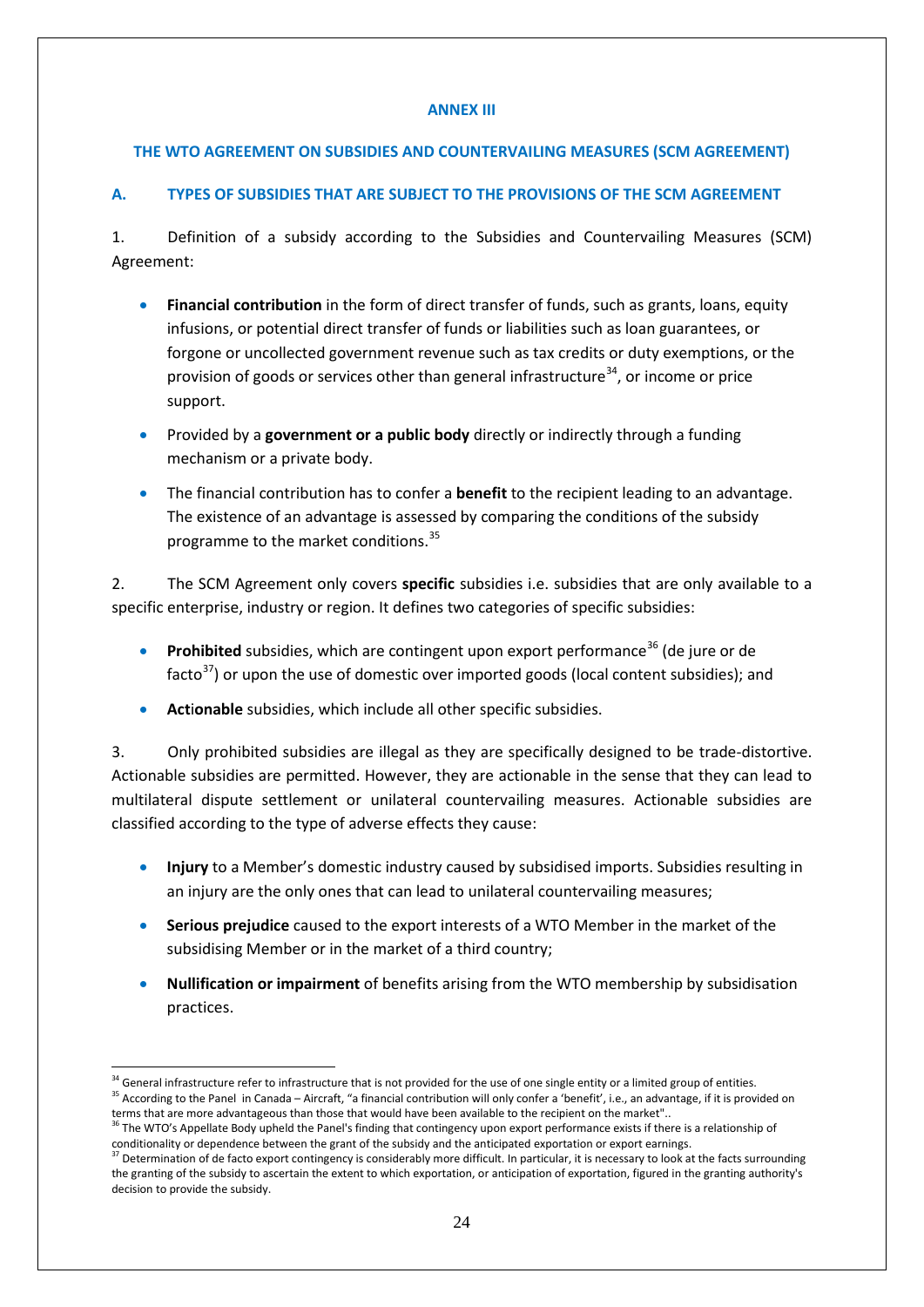# **B. COUNTRY COVERAGE**

4. The SCM Agreement does not make any reference to nationality. However, it does specify that a subsidy shall be deemed to exist if it is provided by a government or a public body **within the territory of a Member**. This means that subsidies provided in countries that are not members of the WTO are not covered by the SCM rules. The following countries are currently negotiating their WTO membership:

| Country                  | <b>Application date</b> |
|--------------------------|-------------------------|
| Algeria                  | 1987                    |
| <b>Belarus</b>           | 1993                    |
| Sudan                    | 1994                    |
| Uzbekistan               | 1994                    |
| Azerbaijan               | 1997                    |
| Andorra                  | 1999                    |
| Lebanon                  | 1999                    |
| Bosnia and Herzegovina   | 1999                    |
| <b>Bhutan</b>            | 1999                    |
| <b>Bahamas</b>           | 2001                    |
| Syrian Arab Republic     | 2001                    |
| Ethiopia                 | 2003                    |
| Libya                    | 2004                    |
| Iraq                     | 2004                    |
| Serbia                   | 2004                    |
| Iran                     | 2005                    |
| Sao Tomé and Principe    | 2005                    |
| Comoros                  | 2007                    |
| <b>Equatorial Guinea</b> | 2007                    |
| Somalia                  | 2015                    |
| Timor - Leste            | 2015                    |

# **C. REMEDIES**

5. All subsidies can be challenged through the WTO dispute settlement system. According to the dispute settlement rules, if a challenged subsidy is found to be prohibited it must be withdrawn immediately. If a challenged (actionable) subsidy is found to be causing specified adverse effects, the subsidising Member must withdraw the subsidy or remove the adverse effects.

6. In the case of (actionable) subsidies resulting in an injury to a country's domestic industry, that country can unilaterally take, after having undertaken an anti-subsidy investigation, **countervailing measures** to offset the subsidy.